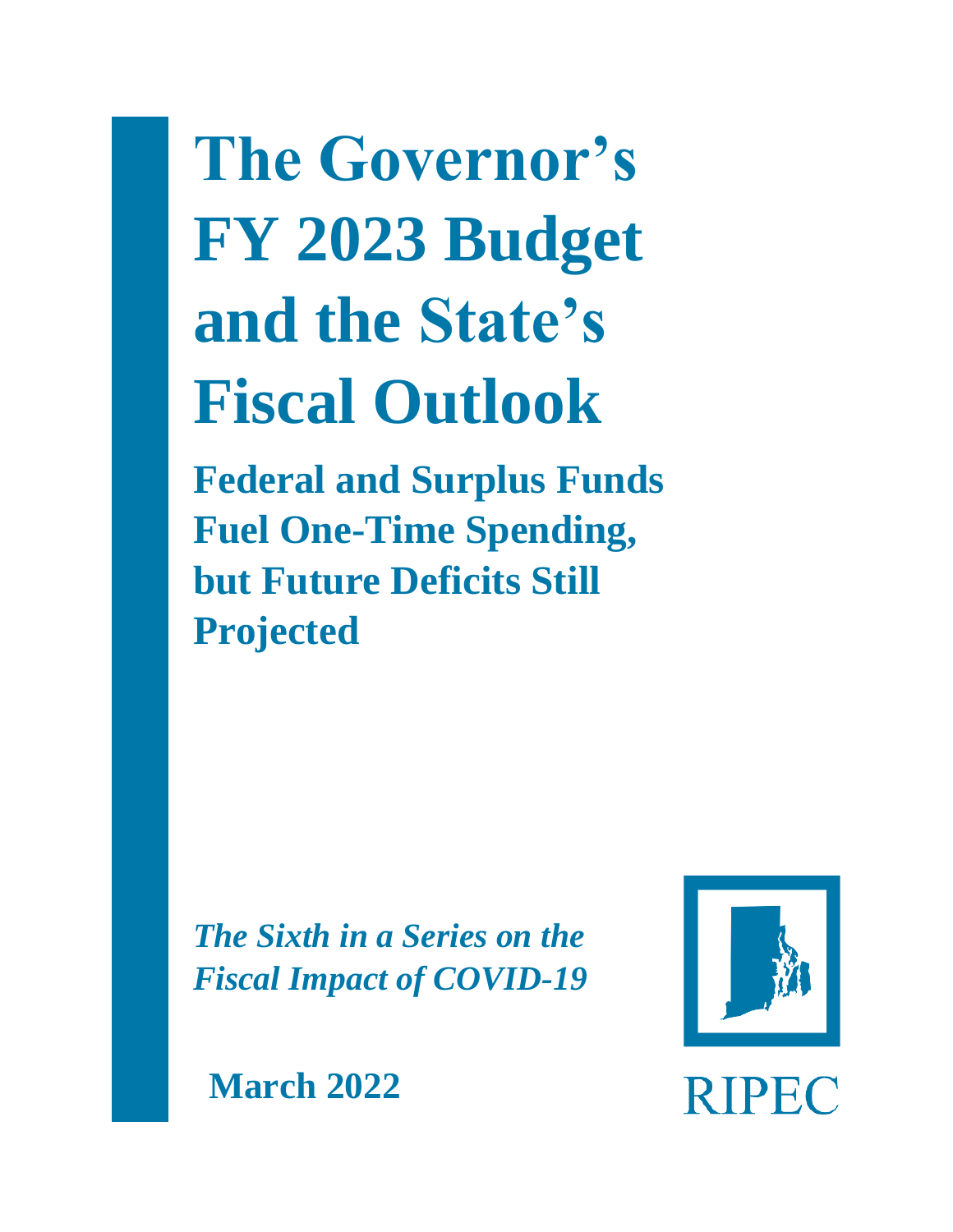# **Table of Contents**

| <b>Section</b> |                                                                   | Page |
|----------------|-------------------------------------------------------------------|------|
| $I_{\cdot}$    | Introduction                                                      | 3    |
| Π.             | Governor McKee's Proposed FY 2023 Budget                          | 6    |
| Ш.             | Fiscal Developments After Submission of Governor's FY 2023 Budget | 19   |
| IV.            | The Budget Outlook for FY 2024 and Beyond                         | 20   |
| V.             | Federal Funding Status and Outlook                                | 23   |
| VI.            | <b>RIPEC Comments</b>                                             | 26   |
|                | Appendix                                                          | 29   |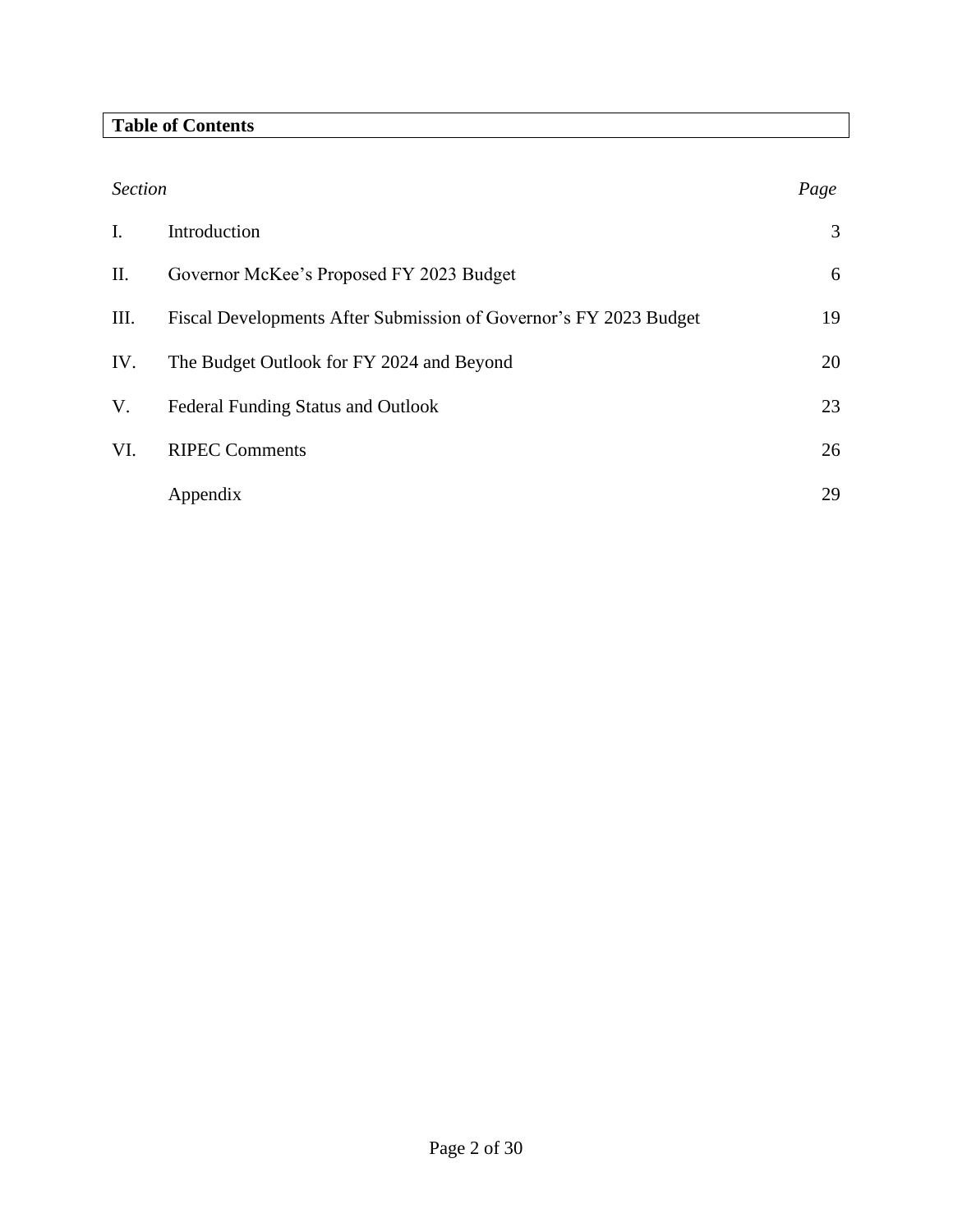#### **I. Introduction**

Rhode Island's state budget situation has been dramatically affected by the COVID-19 pandemic over three fiscal years—first by the economic fallout resulting from the public health emergency, and more recently by the massive influx of federal relief dollars. The budgets have been complicated along the way by wide swings in projected revenues, large expenditures to respond to the public health emergency, and the uncertain timing of federal relief legislation. In the current year, the use of federal funding to pay for state expenditures and growing state revenues have resulted in a large budget surplus.

In June 2020, about three months after the emergency closure of parts of Rhode Island's economy, the General Assembly, facing a dramatic shortfall in revenues, enacted a revised budget for fiscal year (FY) 2020 that was balanced largely on the transfer of \$120 million from the state's rainy day fund and the use of \$97.3 million in federal COVID relief funds. Anticipating an additional federal relief package, the Assembly deferred action on the budget for FY 2021, which commenced on July 1,  $2020$ .<sup>1</sup> While the federal relief legislation stalled, the budget picture brightened considerably in the second half of 2020, with a jump in projected state revenues and lower than anticipated expenditures. With the fiscal year nearly half over, on December 21, 2020, the General Assembly enacted a pared-down or "skinny" budget for FY 2021, which included a large appropriation for federally funded COVID response costs, but otherwise contained no significant policy or programmatic changes to current law.<sup>2</sup>

On March 11, 2021, Governor Daniel J. McKee submitted his first budget, for FY 2022, only nine days after being sworn in as governor, following Governor Gina M. Raimondo's confirmation as U.S. Secretary of Commerce. Governor McKee's budget did not take account of federal assistance to state and local governments provided by the American Rescue Plan Act (ARPA), signed into law by President Joe Biden on the same day that Governor McKee's budget was introduced. In his first budget, Governor McKee proposed a status quo spending plan, largely a continuation of the taxing policies and programs of the Raimondo Administration.<sup>3</sup>

In July 2021, the General Assembly enacted the state budget for FY 2022, covering the period from July 1, 2021, through June 30, 2022. Representing a considerable departure from the governor's proposed budget, the enacted budget incorporated \$377.5 million in increased general revenue resources following the May 2021 Revenue and Caseload Estimating Conferences, as well as additional federal funding, primarily from ARPA. The FY 2022 budget enacted by the Assembly appropriated total expenditures of \$13.12 billion, \$1.95 billion more than proposed in the governor's budget, primarily from the addition of federal relief funds. The enacted budget

 $1$  By law, when the Assembly fails to approve a budget before the beginning of a fiscal year (July 1, annually), the state operates under spending allotments to agencies in the same amounts as appropriated in the previous fiscal year. R.I. Gen. Laws [§ 35-3-19.](http://webserver.rilin.state.ri.us/Statutes/TITLE35/35-3/35-3-19.HTM)

<sup>2</sup> Rhode Island Public Expenditure Council, ["Rhode Island's Budget Stabilized with Federal Funding, Jump in](https://ripec.org/fy-2022-budget-outlook/)  [Estimated State Revenues,](https://ripec.org/fy-2022-budget-outlook/)" June 2021.

<sup>3</sup> Ibid.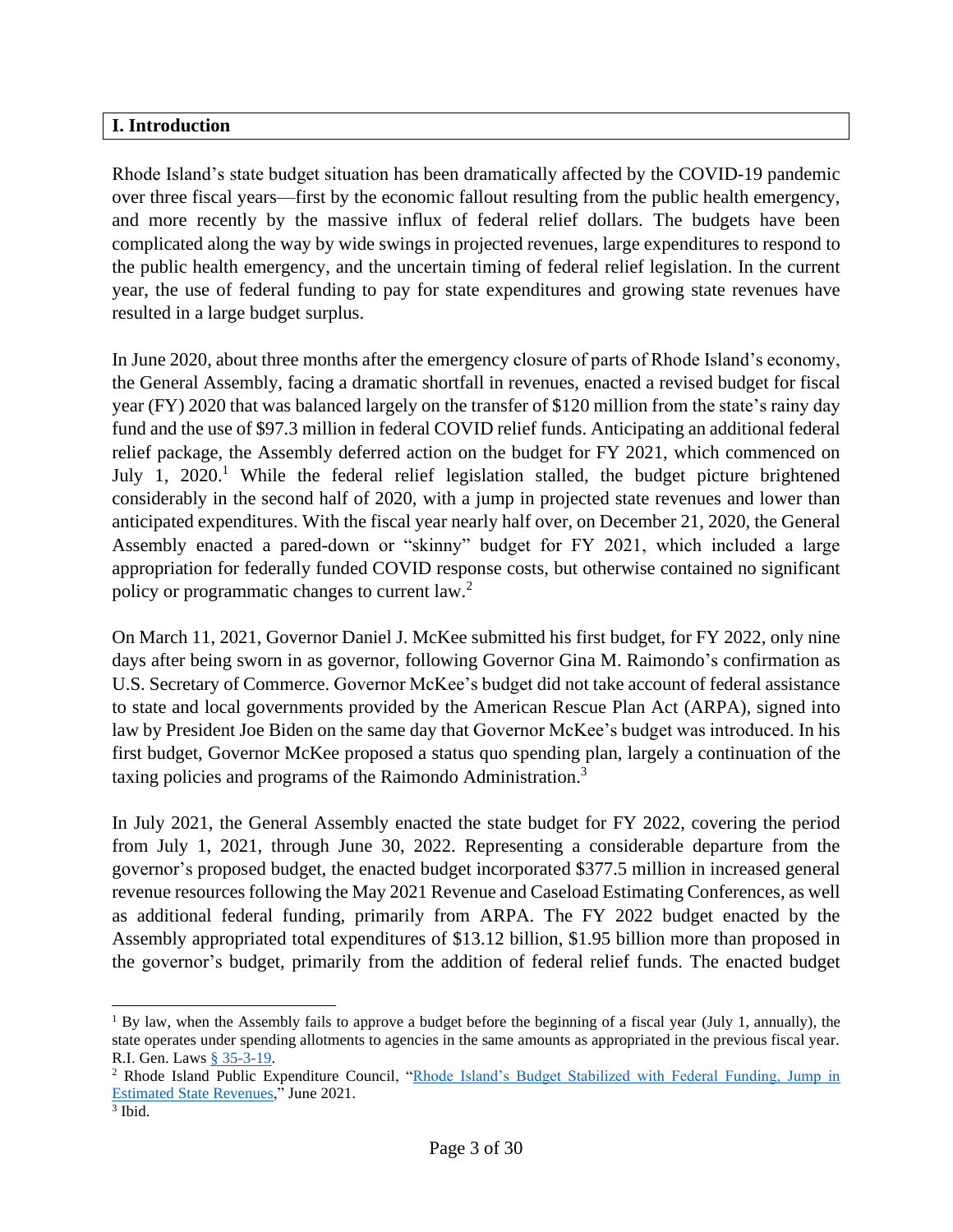contained \$4.55 billion in general revenues, an increase of \$179.5 million over the governor's recommended budget. 4

On January 20, 2022, Governor McKee introduced his proposed budget for FY 2023 as well as proposed revisions to the current FY 2022 budget. The governor's spending plan most notably fully commits \$1.24 billion in State Fiscal Recovery Fund (SFRF) and Capital Project Fund allocations under ARPA, as well as  $$618.4$  million in surplus funds.<sup>5</sup> As shown in Figure 1, the governor recommends total expenditures of \$12.83 billion for FY 2023, a reduction of \$295.8 million from the enacted FY 2022 budget. The governor's FY 2023 budget proposes \$4.73 billion in general revenues, an increase of \$180.5 million over the enacted FY 2022 budget. The governor's FY 2023 budget additionally recommends general obligation bond referenda in the

total amount of \$350.0 million for consideration by voters at the general election in November 2022. 6

Governor McKee also proposed significant changes to the spending plan for the current fiscal year. Depicted in Figure 1, the governor's proposed FY 2022 revised budget recommends total expenditures of \$13.76 billion, an increase of \$641.8 million over the enacted budget. For general revenues, the governor's proposed FY 2022 revised budget recommends \$5.00 billion, an increase of \$448.1 million over the enacted level. The large increases in total and general revenue expenditures reflect proposed spending of ARPA and surplus funds in the current year.<sup>7</sup>

| Figure 1<br><b>Expenditure Change From FY 2022 Budget as Enacted</b><br>(\$ Millions)               |    |                                     |    |                                                  |  |
|-----------------------------------------------------------------------------------------------------|----|-------------------------------------|----|--------------------------------------------------|--|
|                                                                                                     |    | <b>Total</b><br><b>Expenditures</b> |    | <b>General</b><br>Revenue<br><b>Expenditures</b> |  |
| FY 2022 Budget as Enacted                                                                           | \$ | 13,120.8                            | \$ | 4,550.8                                          |  |
| FY 2023 Proposed Budget                                                                             | \$ | 12,825.0                            | \$ | 4,731.3                                          |  |
| Difference from FY 2022<br>Enacted                                                                  | \$ | (295.8)                             | \$ | 180.5                                            |  |
| FY 2022 Proposed Revised<br><b>Budget</b>                                                           | \$ | 13,762.6                            | \$ | 4,998.9                                          |  |
| Difference from FY 2022<br>Enacted                                                                  | \$ | 641.8                               | \$ | 448.1                                            |  |
| Source: R.I. House Fiscal Advisory Staff, Governor's FY 2023 Budget,<br>Section VI: Summary Tables. |    |                                     |    |                                                  |  |

<sup>4</sup> Ibid.

<sup>5</sup> According to U.S. Treasury guidance, Capital Project Fund allocations must "invest in capital assets designed to directly enable work, education, and health monitoring," be "designed to address a critical need that resulted from or was made apparent or exacerbated by the COVID-19 public health emergency," and be "designed to address a critical need of the community to be served by it." U.S. Dept. of Treasury, [Guidance for the Coronavirus Capital Projects](https://home.treasury.gov/system/files/136/Capital-Projects-Fund-Guidance-States-Territories-and-Freely-Associated-States.pdf)  [Fund for States, Territories & Freely Associated States,](https://home.treasury.gov/system/files/136/Capital-Projects-Fund-Guidance-States-Territories-and-Freely-Associated-States.pdf) September 2021. State Fiscal Recovery Fund allocations may be put to a far broader variety of uses. They may be used to "provide government services up to the amount of revenue lost due to the pandemic," "respond to the far-reaching public health and negative economic consequences of the pandemic," "provide premium pay for essential workers," or make investments in "water, sewer, and broadband infrastructure." U.S. Dept. of Treasury, [Final Rule for Coronavirus State and Local Fiscal Recovery Funds,](https://www.govinfo.gov/content/pkg/FR-2022-01-27/pdf/2022-00292.pdf) January 27, 2022.

<sup>6</sup> R.I. OMB, [FY 2023 Budget Proposal, Executive Summary.](http://omb.ri.gov/documents/Prior%20Year%20Budgets/Operating%20Budget%202023/ExecutiveSummary/0_Complete%20FY%202023%20Executive%20Summary.pdf)

<sup>7</sup> Ibid.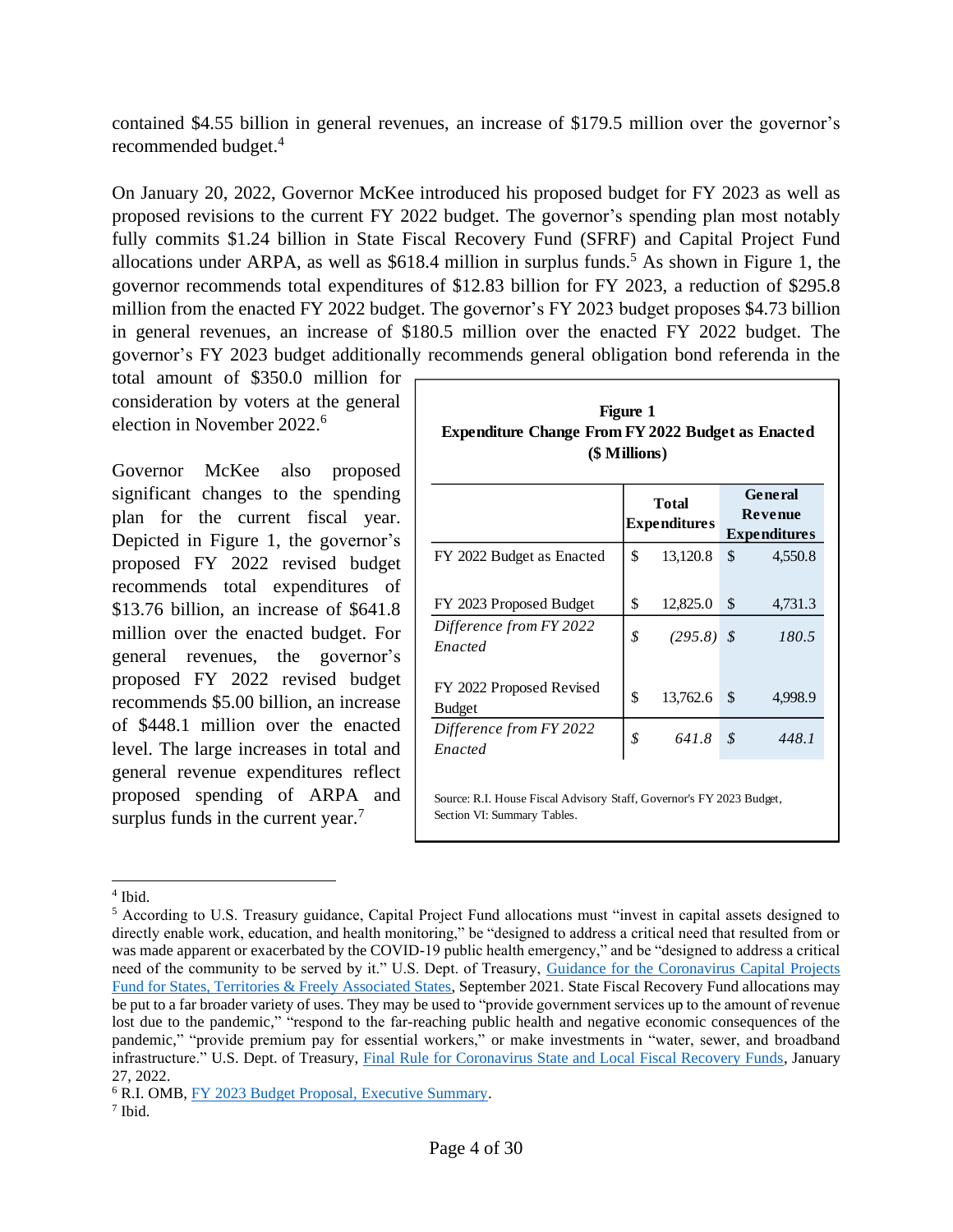The sixth report in a series on the fiscal impact of COVID-19, this report analyzes the governor's FY 2023 proposed budget, the latest in a continuum of annual state spending plans affected by the pandemic and the influx of substantial federal resources. The report first analyzes the revenue changes underlying the large surplus funds available. It next examines the proposed spending plan, with a special focus on the recommended expenditures of one-time federal and surplus funds. The report then analyzes the state's fiscal outlook, incorporating developments since the governor's proposed FY 2023 budget was introduced, as well as the outlook for additional federal funding. In this regard, this report is particularly focused on the extent to which the budget utilizes one-time federal funding to pay for ongoing state expenditures, thereby implicating potential structural deficits for future budget years. Finally, the report includes RIPEC comments and recommended policy considerations.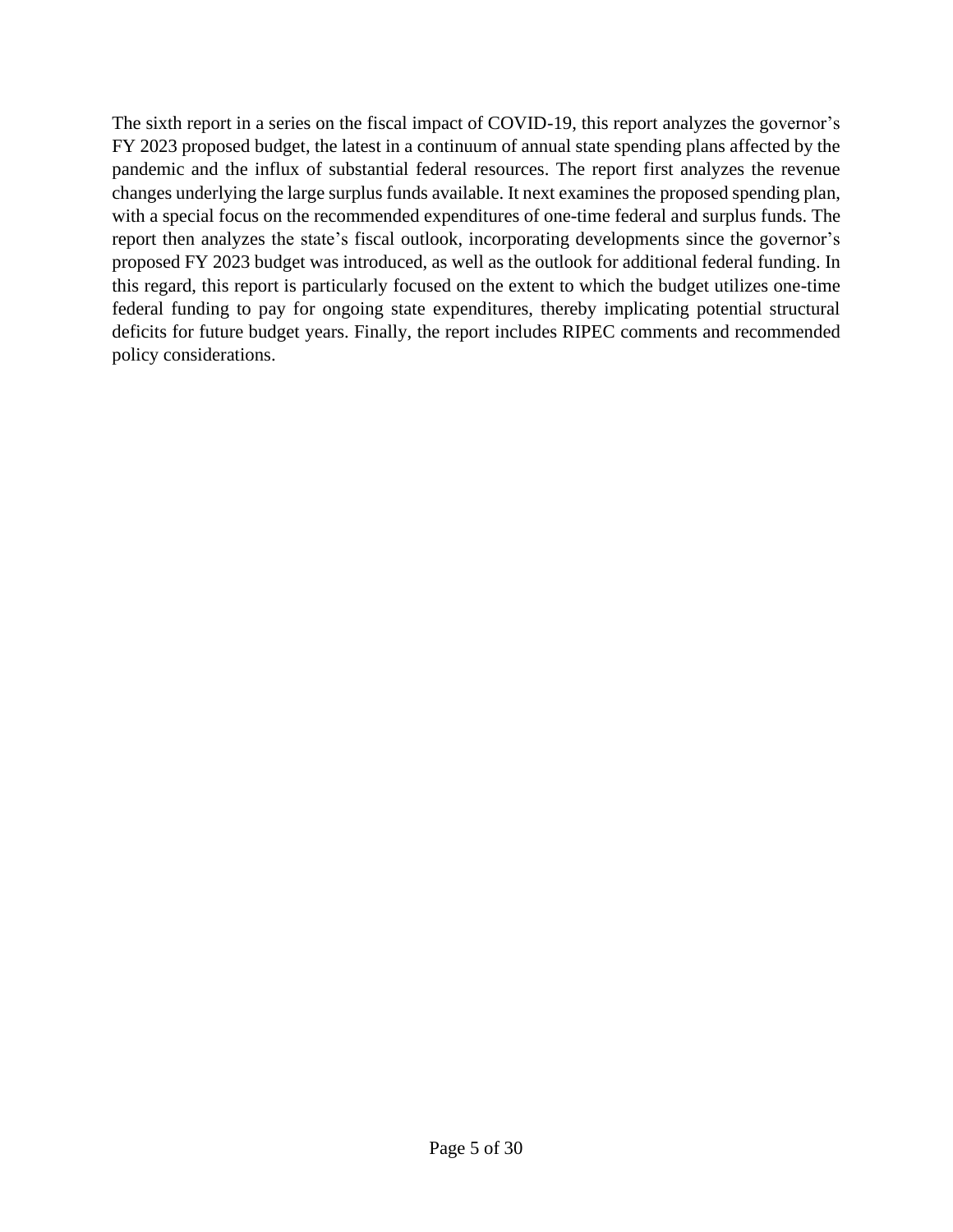# **II. Governor McKee's Proposed FY 2023 Budget**

As depicted in Figure 2, the FY 2023 budget proposed by Governor McKee represents the continuation of a level of total spending that is dramatically higher than just a few years ago. At \$12.82 billion, total expenditures proposed for FY 2023 are slightly lower than the enacted FY 2022 budget, but \$3.25 billion more than the state's total spending in FY 2019, the last budget unaffected by the pandemic—an increase of 34.0 percent over that period. This increase is in large part attributable to federal pandemic relief funds; expenditures from federal sources have jumped considerably, from \$3.21 billion in FY 2019 to \$5.31 billion proposed for FY 2023.





**Other** Restricted Receipts

Federal Funds

General Revenue

State general revenue spending, as recommended in the governor's proposed FY 2023 budget, also reflects substantial growth over this period, although not nearly at the growth rate of federally funded expenditures or total expenditures. At \$4.73 billion, general revenue spending proposed for FY 2023 is \$180.5 million greater than in the enacted FY 2022 budget—an annual increase of 4.0 percent. Compared to FY 2019, general revenue spending proposed for FY 2023 is up \$823.1 million—an increase of 21.1 percent overall and an average annual increase of 5.3 percent.<sup>8</sup> The

<sup>8</sup> Ibid.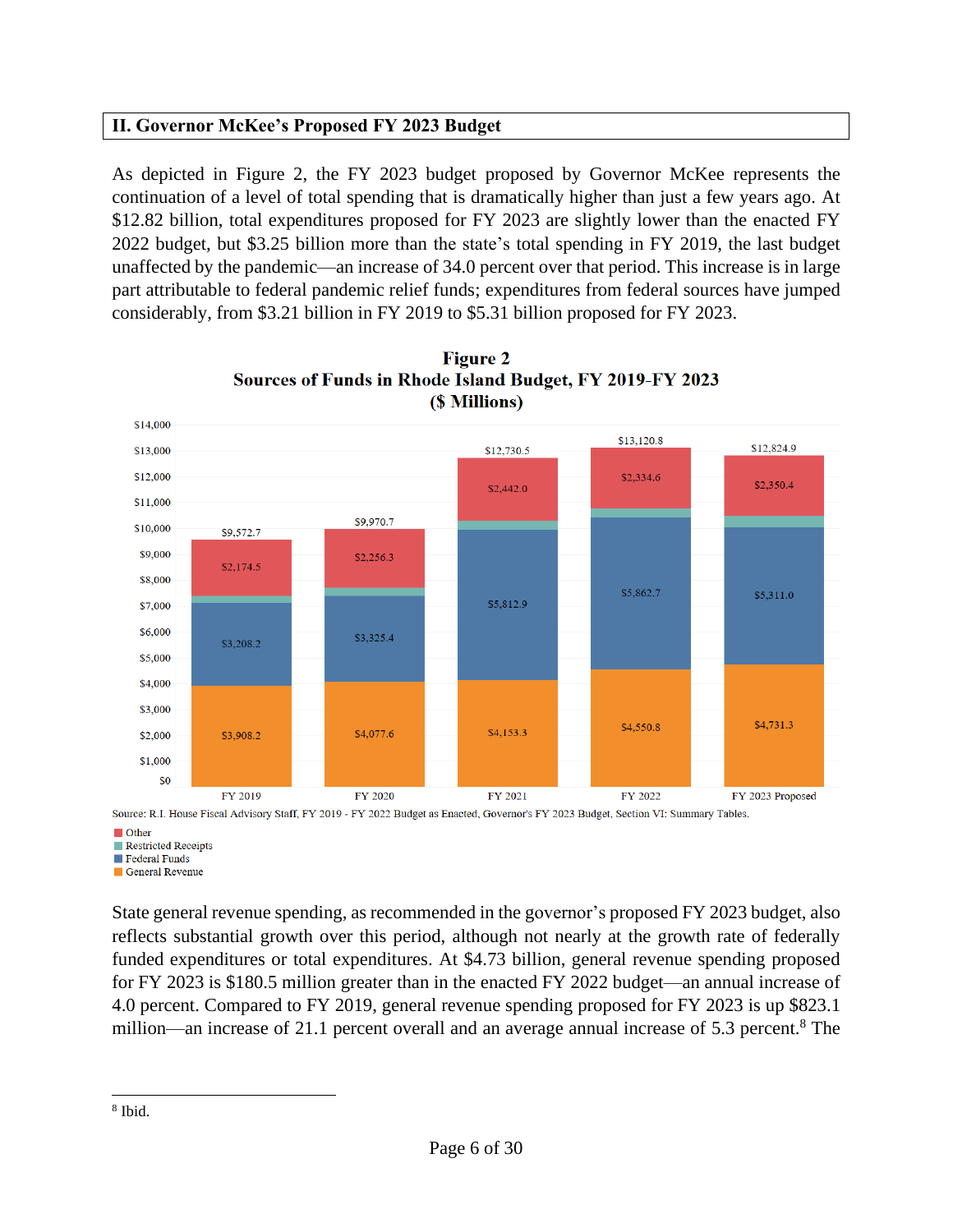rate of growth in general revenue spending is markedly higher than the state's historical average annual general revenue growth rate of 3.5 percent from FY 2014 to FY 2019.<sup>9</sup>

# **Revenues**

The governor's FY 2023 budget proposal incorporates an extraordinary level of one-time revenues, including \$618.4 million in projected surplus funds that would carry forward into FY 2023, \$1.13 billion in ARPA SFRF allocation, and \$112.3 million in ARPA Capital Projects Funds. The large projected surplus is primarily the result of an increase in revenues for FY 2021, as determined by the state controller's preliminary closing statement issued in September 2021, and higher than expected revenues for FY 2022, as estimated at the Revenue Estimating Conference in November 2021. Both the preliminary closing statement and the Revenue Estimating Conference are discussed in more detail below.

# FY 2021 Preliminary Closing Statement

By statute, the state controller is required to prepare a preliminary closing statement on September 1 of each year, reporting the unaudited financial results for the most recent fiscal year ending on June 30.<sup>10</sup> Final financial reports for the fiscal year, as audited by the Office of Auditor General, typically are reported by December 31, but were delayed this year until January 31, 2022, after the governor's budget was submitted.<sup>11</sup> The preliminary closing statement for FY 2021 reported total revenues of \$4.43 billion—\$213.6 million, or 5.1 percent, greater than assumed in the enacted FY 2021 budget. Gains in personal income taxes (\$75.0 million) and business corporation taxes (\$87.0 million) accounted for more than three quarters of the positive variance, but other revenue sources also performed above enacted levels, including sales and use taxes (\$49.6 million) and lottery (\$9.5 million).<sup>12</sup>

The FY 2021 preliminary closing statement also reported total expenditures of \$4.13 billion— \$150.5 million, or 3.8 percent, more than in the enacted FY 2021 budget. However, this deficit is wholly attributable to a financial statement presentation requirement that \$216.5 million of expenditures eligible for FEMA reimbursement in FY 2021 be classified as general revenue expenditures, to be reimbursed in FY 2022. Accounting for this adjustment, expenditures reflect a general revenue surplus of \$66.0 million.<sup>13</sup>

<sup>9</sup> General revenue spending increased by \$587.6 million in this period, from \$3.34 billion in FY 2014 to \$3.92 billion in FY 2019. R.I. OMB, [FY 2016 Budget Proposal, Executive Summary;](http://www.omb.ri.gov/documents/Prior%20Year%20Budgets/Operating%20Budget%202016/ExecutiveSummary/0_FY%202016%20Executive%20Summary.pdf) R.I. OMB, [FY 2022 Budget Proposal,](http://omb.ri.gov/documents/Prior%20Year%20Budgets/Operating%20Budget%202022/ExecutiveSummary/0_Complete%20FY%202022%20Executive%20Summary.pdf)  [Executive Summary.](http://omb.ri.gov/documents/Prior%20Year%20Budgets/Operating%20Budget%202022/ExecutiveSummary/0_Complete%20FY%202022%20Executive%20Summary.pdf)

 $10$  R.I. Gen. Laws [§ 35-6-1\(a\)\(10\).](http://webserver.rilin.state.ri.us/Statutes/TITLE35/35-6/35-6-1.HTM)

 $11$  The final closing statements for FY 2021 are discussed in Section III of this report.

<sup>&</sup>lt;sup>12</sup> R.I. Dept. of Administration, Division of Accounts and Control, FY 2021 - Preliminary Unaudited Closing [Statements,](http://controller.admin.ri.gov/documents/Closing%20Statements-Preliminary/107_FY%202021%20Closing%20Statements%20Preliminary%20Unaudited_09-01-2021.pdf) September 1, 2021.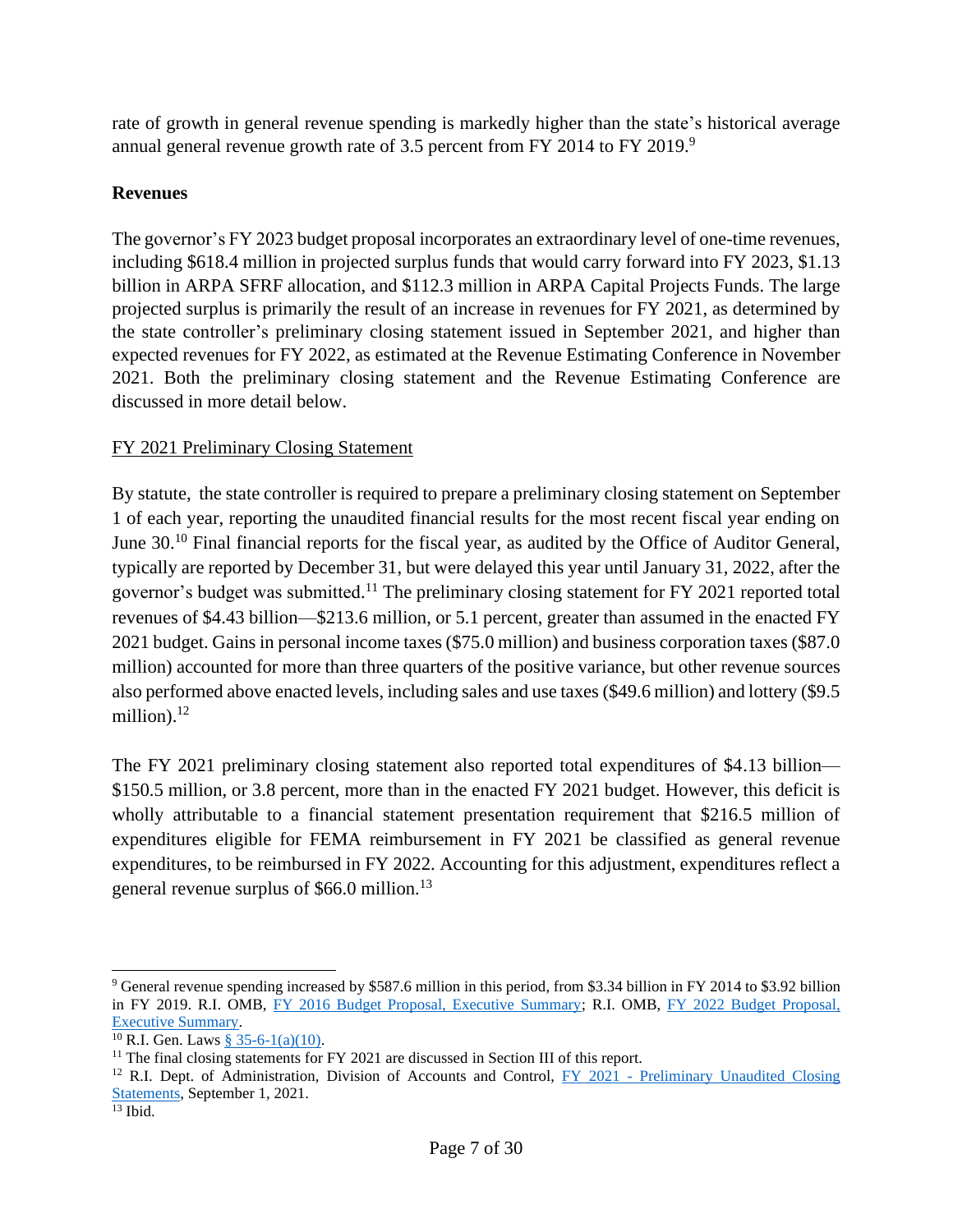Combining revenue and expenditure changes, along with other adjustments, the preliminary closing statement for FY 2021 determined that a total of \$267.5 million was available as an additional resource for the FY 2022 budget, which would carry forward to be available for FY 2023. 14

## The November Revenue Estimating Conference

In Rhode Island, the annual state budget is based on projections of general revenue determined through a Consensus Revenue Estimating Conference, which occurs in May and November of each year.<sup>15</sup> Revenue estimates reflect the consensus reached by the three Conference principals: the State Budget Officer, the House Fiscal Advisor, and the Senate Fiscal Advisor.<sup>16</sup> The Conference relies on testimony from executive branch officials as well as economic projections by an independent forecasting firm to produce revenue estimates for both the current and subsequent fiscal year. $17$ 

The Revenue Estimating Conference has taken on outsized importance during the COVID-19 pandemic and the accompanying period of economic uncertainty. Beginning with the May 2020 Conference, held less than two months after the first cases of COVID-19 were detected in Rhode Island, and in subsequent conferences, principals were faced with several complicating variables dramatic swings in the state's labor market, an unprecedented infusion of federal funds into state coffers, and evolving predictions about the likely length and severity of the pandemic.

# *Economic Forecasting Testimony*

Given the uncertain course of the pandemic and its related effects on the national and local economies, the economic forecasting testimony presented by IHS Markit—a state-contracted national firm—has been a critical input for calculating revenue estimates. IHS Markit's outlook for key indicators at the November 2021 Conference was generally improved over projections at the May Conference, as illustrated in Figure 3.

At the November 2021 Conference, IHS Markit projected that Rhode Island employment growth will proceed at a steady yet decelerating pace over time as the recovery from the pandemic continues. IHS Markit projected employment growth for FY 2022 to be 4.9 percent—slightly

<sup>&</sup>lt;sup>14</sup> Ibid. The FY 2022 budget as enacted assumed an FY 2021 surplus of \$281.4 million. The final closing statements for FY 2021, reported on January 31, 2022, included an increase of \$42.0 million in the surplus, primarily due to an increase in Medicaid revenues connected with Eleanor Slater Hospital not included in the preliminary closing statement. R.I. Dept. of Administration, [FY 2021 Final Closing Statements,](http://controller.admin.ri.gov/documents/Closing%20Statements-Final/106_FY%202021%20Closing%20Statements%20-%20Final_01-31-2022.pdf) January 31, 2022. The governor's proposed budget estimated and included this increase in surplus funds available as revenues. R.I. OMB, [FY 2023](http://omb.ri.gov/documents/Prior%20Year%20Budgets/Operating%20Budget%202023/ExecutiveSummary/0_Complete%20FY%202023%20Executive%20Summary.pdf)  [Budget Proposal, Executive Summary.](http://omb.ri.gov/documents/Prior%20Year%20Budgets/Operating%20Budget%202023/ExecutiveSummary/0_Complete%20FY%202023%20Executive%20Summary.pdf)

 $15$  [R.I. Gen. Laws](http://webserver.rilin.state.ri.us/Statutes/TITLE35/35-16/35-16-3.HTM) § 35-16-3(a).

<sup>&</sup>lt;sup>16</sup> R.I. Gen. Laws [§ 35-16-1,](http://webserver.rilin.state.ri.us/Statutes/TITLE35/35-16/35-16-1.HTM) [35-16-2.](http://webserver.rilin.state.ri.us/Statutes/TITLE35/35-16/35-16-2.HTM)

<sup>&</sup>lt;sup>17</sup> R.I. Gen. Laws [§ 35-17-1.](http://webserver.rilin.state.ri.us/Statutes/TITLE35/35-17/35-17-1.HTM)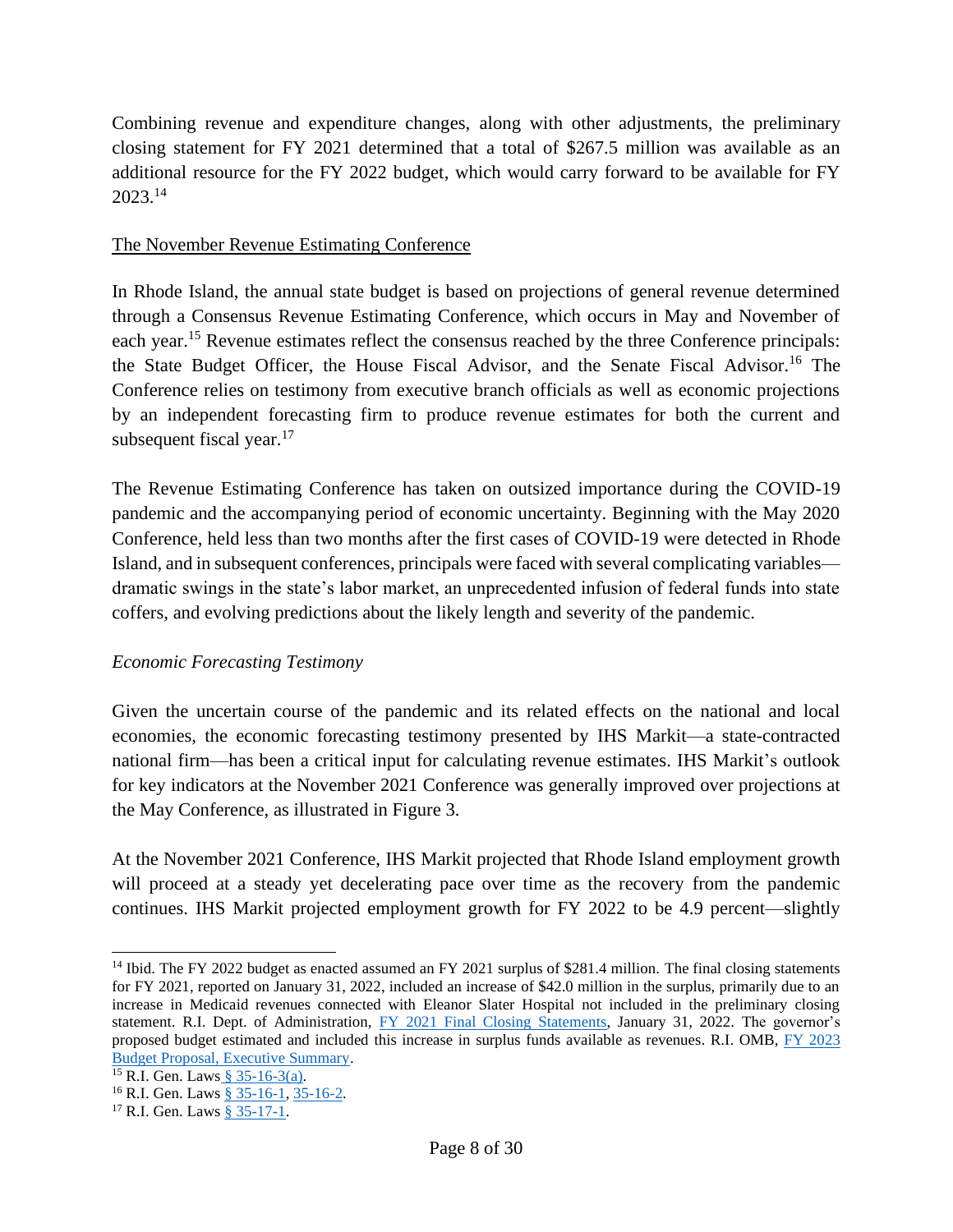lower than the 5.1 percent rate projected at the May 2021 Conference. However, for FY 2023, IHS Markit projected employment to grow at a rate of 3.2 percent, significantly higher than the 2.4 percent growth rate projected in May.<sup>18</sup> The forecast for personal income growth improved for FY 2022 from a 1.8 percent decline in May to a 1.0 percent decline projected in November. For FY 2023, the November forecast projected 4.7 percent personal income growth as compared to a rate of 3.6 percent the previous May. Likewise, the most recent projection for consumer spending growth in FY 2022—9.3 percent—is higher than the 7.9 percent rate projected in May. November's estimate for FY 2023 personal consumption growth is 5.0 percent, slightly lower than the 5.1 percent growth rate projected in May.<sup>19</sup>

| <b>Change in Economic Forecast in Key Indicators From May to</b><br><b>November 2021 Revenue Estimating Conference</b> |         |          |          |  |  |
|------------------------------------------------------------------------------------------------------------------------|---------|----------|----------|--|--|
| May<br>November                                                                                                        |         |          |          |  |  |
|                                                                                                                        | FY 2022 | 5.1%     | 4.9%     |  |  |
| Nonfarm Employment Growth                                                                                              | FY 2023 | 2.4%     | 3.2%     |  |  |
|                                                                                                                        | FY 2022 | $-1.8\%$ | $-1.0\%$ |  |  |
| Personal Income Growth                                                                                                 | FY 2023 | 3.6%     | 4.7%     |  |  |
|                                                                                                                        | FY 2022 | 7.9%     | 9.3%     |  |  |
| <b>Personal Consumption Growth</b>                                                                                     | FY 2023 | 5.1%     | 5.0%     |  |  |

For FY 2024 through FY 2027, IHS Markit's forecast for key metrics relating to state revenues is relatively bullish, with growth rates significantly higher than historical trends for Rhode Island. Personal income growth is projected to average 4.8 percent per year during the period. Similarly, personal consumption expenditures are forecast to grow 4.3 percent in FY 2024, and thereafter increase by an average of 4.9 percent through FY 2027.<sup>20</sup>

## *Revenue Estimates*

The November 2021 Revenue Estimating Conference determined that the revenue outlook for FY 2022 had improved considerably over May 2021 estimates, which were used to construct the budget enacted in June. As shown in Figure 4, Conference principals adopted a general revenue estimate of \$4.68 billion for FY 2022, an increase of \$273.6 million (6.2 percent) over the enacted estimate of \$4.41 billion. Nearly all the increase over FY 2022 as enacted is attributable to a large

<sup>&</sup>lt;sup>18</sup> R.I. OMB, [November 2021 Revenue Estimating Conference Report;](http://www.omb.ri.gov/documents/revenues/conference/6010_November%202021%20Revenue%20Estimating%20Conference%20Report.pdf) R.I. OMB, May 2021 Revenue Estimating [Conference Report.](http://www.omb.ri.gov/documents/revenues/conference/6000_May%202021%20Revenue%20Estimating%20Conference%20Report.pdf)

 $19$  Ibid.

<sup>20</sup> R.I. OMB, [November 2021 Revenue Estimating Conference Report.](http://www.omb.ri.gov/documents/revenues/conference/6010_November%202021%20Revenue%20Estimating%20Conference%20Report.pdf)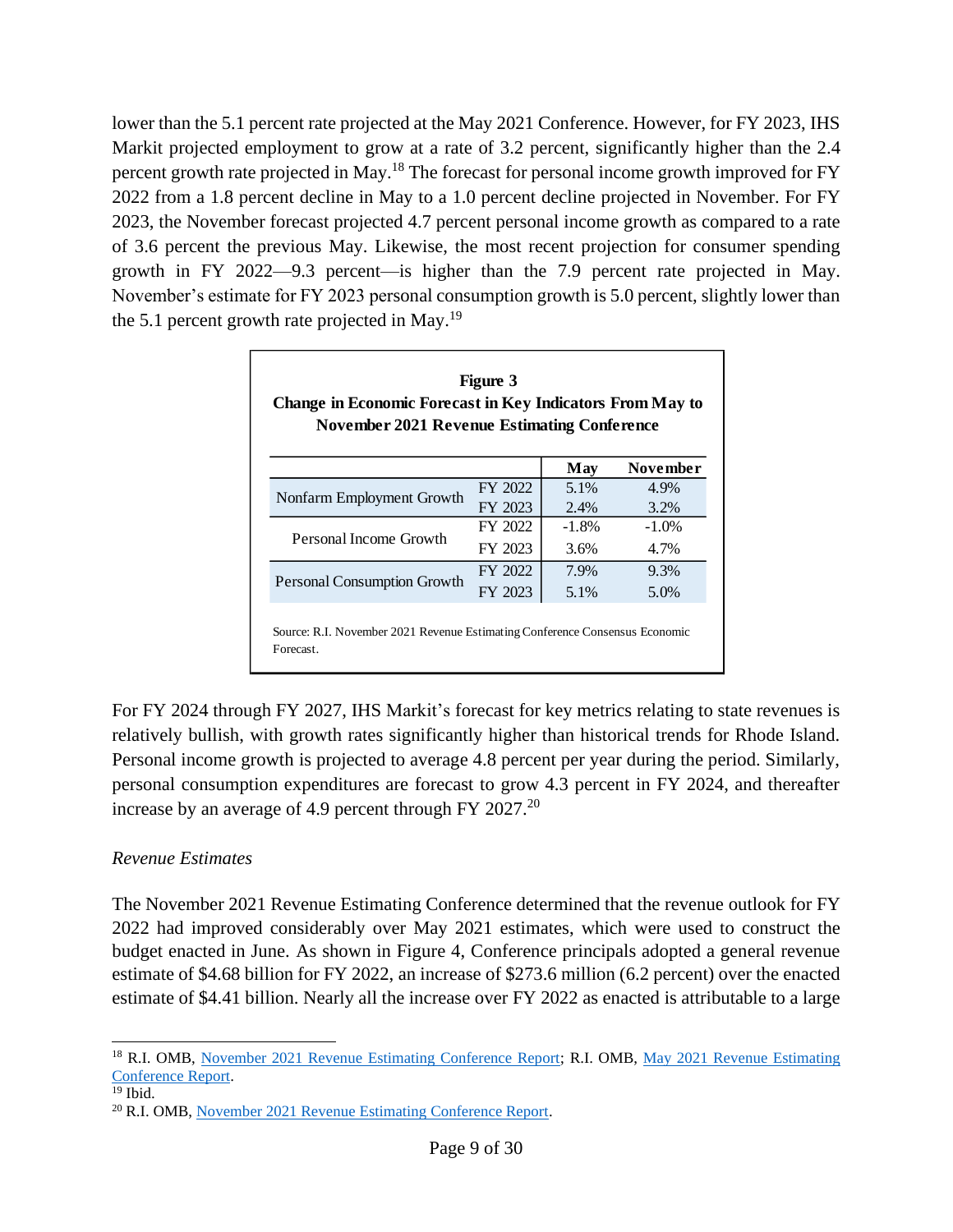projected jump in sales and use and personal income tax revenues, by far the two largest sources of state general fund revenues. Sales and use tax revenues were estimated to increase by \$126.8 million over the enacted level—an increase of 9.7 percent. Similarly, personal income tax revenue estimates were adjusted upward by \$107.2 million—an increase over enacted levels of 6.9 percent. $2<sup>1</sup>$ 

Despite the improved outlook in the current fiscal year, the revenues estimated at the November Conference for FY 2023 reflect a lower projected growth trend relative to FY 2022 levels. The FY 2023 estimate of \$4.58 billion

| Figure 4<br>November 2021 Revenue Estimating Conference<br><b>General Revenue Estimates (\$ Millions)</b>                        |    |         |  |  |
|----------------------------------------------------------------------------------------------------------------------------------|----|---------|--|--|
| <b>Estimated FY 2022 Increase Over Enacted FY 2022</b>                                                                           |    |         |  |  |
| Estimated FY 2022 Revenues                                                                                                       | \$ | 4,684.3 |  |  |
| Enacted FY 2022 Revenues                                                                                                         | \$ | 4,410.7 |  |  |
|                                                                                                                                  | \$ | 273.6   |  |  |
| <b>Estimated FY 2023 Increase Over Estimated FY 2022</b>                                                                         |    |         |  |  |
| Estimated FY 2023 Revenues + Hospital<br>Licensing Fee*                                                                          | \$ | 4,753.4 |  |  |
| Estimated FY 2022 Revenues                                                                                                       | \$ | 4,684.3 |  |  |
|                                                                                                                                  | \$ | 69.1    |  |  |
| * FY 2023 estimate assumes hospital licensing fee at FY 2022 level.<br>Source: R.I. November 2021 Revenue Estimating Conference. |    |         |  |  |

in total general revenues represents a decline of \$101.1 million from the updated FY 2022 estimate. Revenues from the hospital licensing fee are not factored into FY 2023 general revenue estimates because this item is included in the budget on a year-to-year basis.<sup>22</sup> With the hospital licensing fee included at its FY 2022 level, estimated general revenues for FY 2023 would increase by \$69.1 million from FY 2022 revised levels—a growth rate of only 1.5 percent. Notably, the November Conference included relatively small projected increases from FY 2022 to FY 2023 for personal income taxes (\$47.5 million) and for sales and use taxes (\$30.0 million).<sup>23</sup>

## Revenue Items in the Governor's Budget

The governor's FY 2023 budget contains no major changes to broad-based taxes and relatively small changes in revenues. The budget proposes to continue the hospital licensing fee for FY 2023 at the same level—5.725 percent of patient revenues—as for FY 2022, for an addition of \$170.2 million. The governor also proposes several tax cuts, the most significant of which would phaseout the personal income tax on military pensions over five fiscal years, at a cost of \$0.7 million in FY 2023, and \$5.8 million annually when fully phased-in. The FY 2023 proposed budget also includes a reduction of the corporate minimum tax from \$400 to \$375, at a cost of \$0.8 million for FY 2023, as well as a reduction of the penalty interest rate for delinquent payments of certain taxes from 18.0 percent to 12.0 percent, at a cost of \$2.5 million in FY 2023.<sup>24</sup>

 $21$  Ibid.

 $^{22}$  Ibid. In FY 2022, revenue from the hospital licensing fee totaled \$170.2 million.

 $23$  Ibid.

<sup>&</sup>lt;sup>24</sup> R.I. OMB, [FY 2023 Budget Proposal, Executive Summary;](http://omb.ri.gov/documents/Prior%20Year%20Budgets/Operating%20Budget%202023/ExecutiveSummary/0_Complete%20FY%202023%20Executive%20Summary.pdf) R.I. Senate Fiscal Office, Governor's FY 2023 and FY [2022 Supplemental Budgets.](https://www.rilegislature.gov/sfiscal/Budget%20Analyses/FY2023%20Governor%27s%20Budget%20Articles.pdf)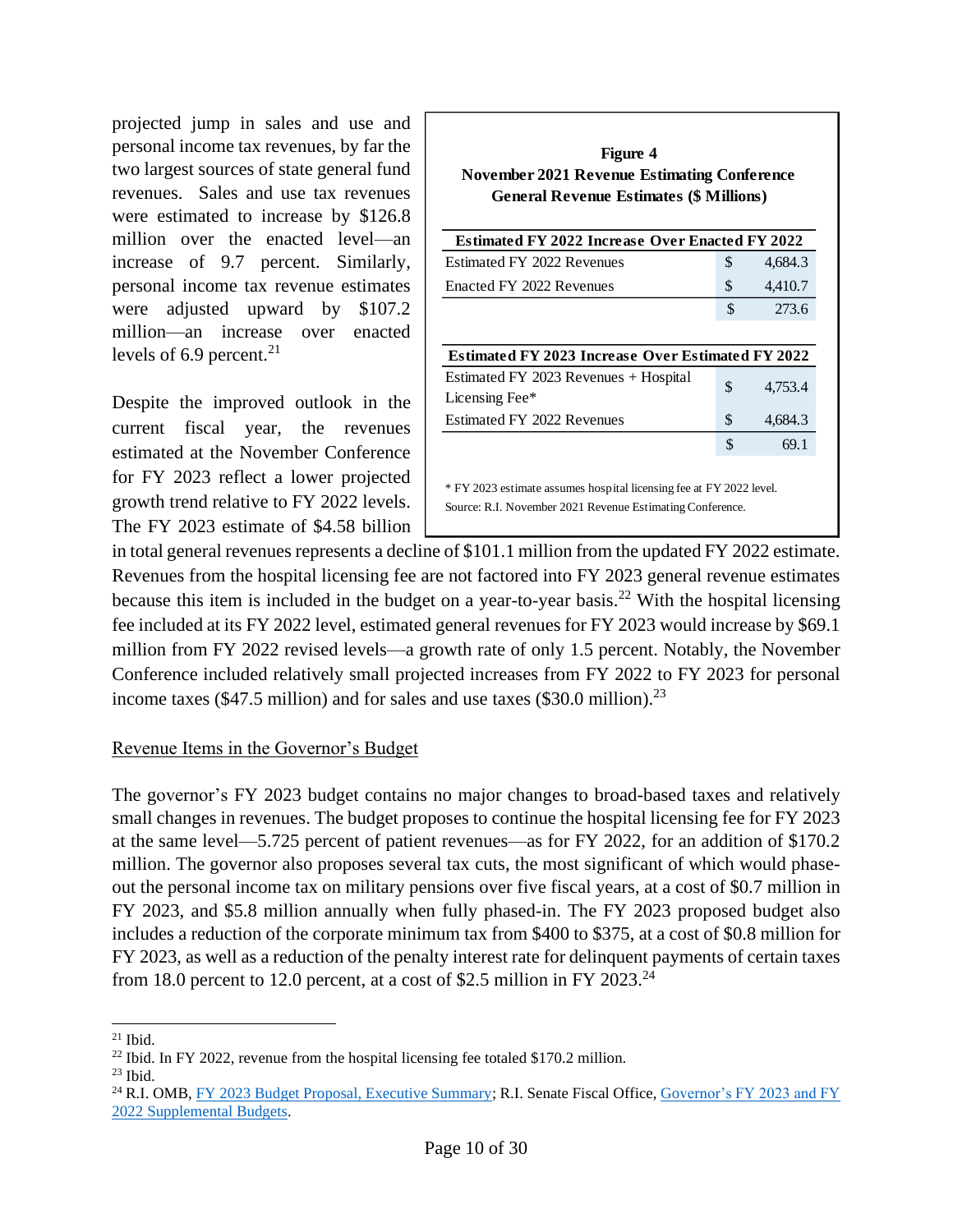## **Expenditures**

### ARPA Spending Proposals

The centerpiece of Governor McKee's FY 2023 budget proposal is his plan for spending the state's SFRF allocation of \$1.13 billion under ARPA. Of this allocation, the General Assembly already has approved \$119.0 million to be spent as a so-called "down payment" in the current year to address immediate needs, in response to the governor's request. This funding is included in the governor's revised FY 2022 budget as part of his overall ARPA spending plan. The governor's FY 2023 budget also allocates Rhode Island's full ARPA Capital Project Fund allocation in the amount of \$112.3 million. 25

With respect to the ARPA down payment appropriation, Governor McKee released a proposal to spend the first \$113.0 million of Rhode Island's SFRF allocation in October 2021. The largest spending category in the governor's proposal was small business support (\$45.0 million), followed by services for children (\$38.5 million), funding for housing (\$29.0 million), and broadband grants (\$0.5 million). On January 4, 2022, the General Assembly approved all of the governor's proposed spending items, plus an additional \$6.0 million for childcare providers.<sup>26</sup>

As part of his FY 2023 proposed budget, Governor McKee included a plan to spend \$1.01 billion in remaining SFRF money beginning in the current fiscal year and extending through FY 2027, the final year in which SFRF money must be expended under federal guidelines. Since the FY 2023 Appropriations Act will include appropriations only through FY 2023, the governor's proposed appropriations of ARPA funds beyond FY 2023 represent plans for appropriations, to become authorized upon subsequent approval by the General Assembly in connection with future budgets. The governor's proposed schedule for SFRF spending over six fiscal years is outlined in Figure 5.



<sup>25</sup> R.I. OMB, [FY 2023 Budget Proposal, Executive Summary.](http://omb.ri.gov/documents/Prior%20Year%20Budgets/Operating%20Budget%202023/ExecutiveSummary/0_Complete%20FY%202023%20Executive%20Summary.pdf)

<sup>&</sup>lt;sup>26</sup> Ibid; R.I. General Assembly Press Releases, ["Legislators approve spending portion of ARPA funds,](https://www.rilegislature.gov/pressrelease/_layouts/15/ril.pressrelease.inputform/DisplayForm.aspx?List=c8baae31-3c10-431c-8dcd-9dbbe21ce3e9&ID=372245)" January 4, 2022.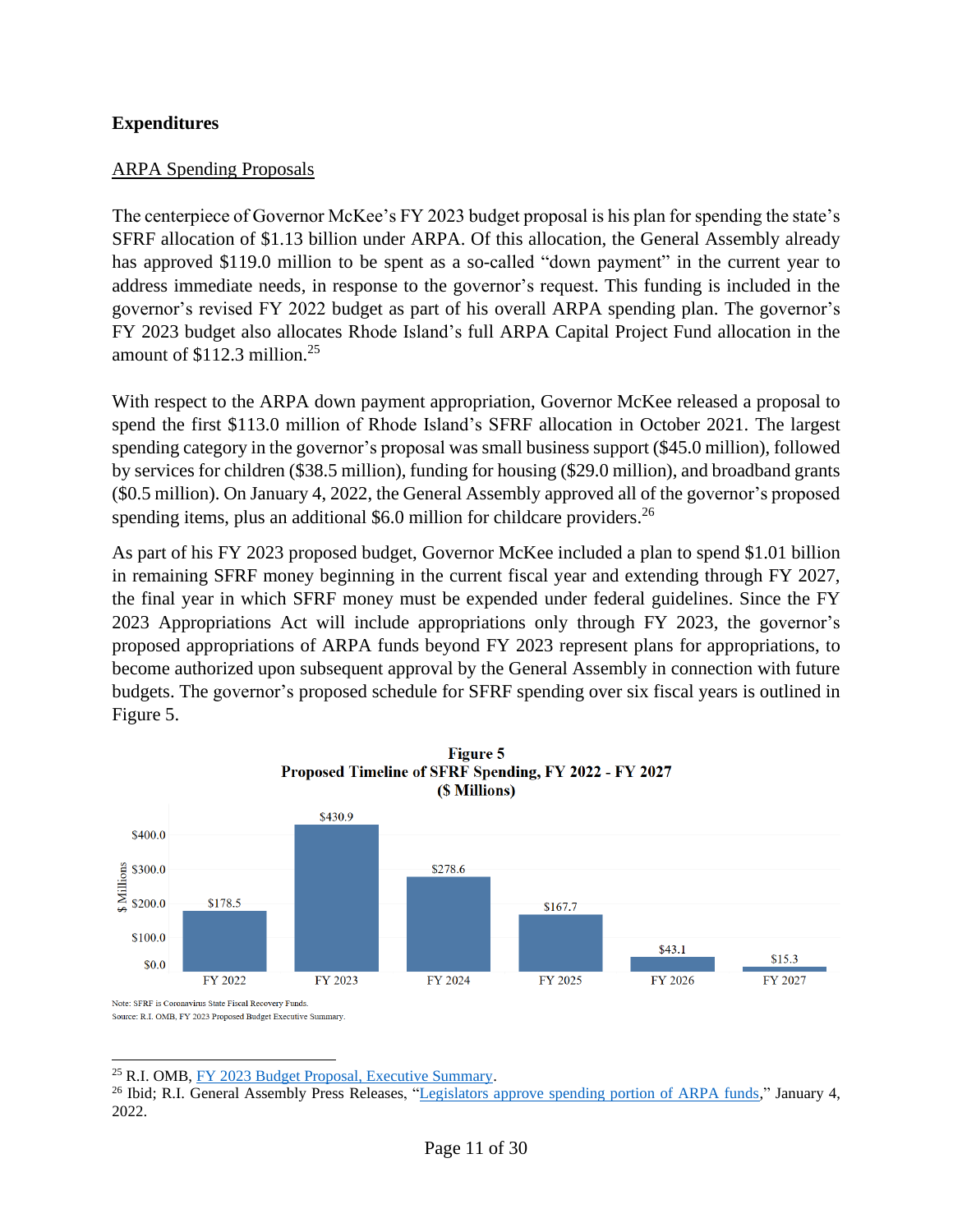The proposed SFRF spending, including the previously approved down payment appropriation, includes a wide range of programs, with the largest allocations directed towards the categories of housing (\$250.0 million), economic and workforce development (\$211.8 million), small business and impacted industries (\$180.5 million), and public health (\$152.3 million). The largest proposed individual programs are for affordable housing development (\$90.0 million), investments in the blue economy (\$70.0 million), infrastructure upgrades to the Port of Davisville at Quonset (\$60.0 million), and workforce support for health care providers  $(\$50.0$  million).<sup>27</sup> Figure 6 depicts the breakdown of proposed spending of SFRF dollars by category, with the size of each rectangle indicating the relative amount allocated. A full listing of proposed spending items is contained in the appendix to this report.



**Figure 6** Proposed SFRF Spending, FY 2022-FY 2027 (\$ Millions)

Note: Includes \$119.0 million in spending that has already been authorized. "Other" spending includes Behavioral Health, Public Infrastructure and Technology, and Administrative Costs. SFRF is Coronavirus State Fiscal Recovery Funds. Source: R.I. OMB, FY 2023 Proposed Budget Executive Summary

Separately from the state's SFRF allocation, the FY 2023 budget proposes to spend the state's \$112.3 million allocation of ARPA Capital Projects Fund money across three programs: matching

<sup>&</sup>lt;sup>27</sup> R.I. OMB, [FY 2023 Budget Overview.](http://omb.ri.gov/documents/Prior%20Year%20Budgets/Operating%20Budget%202023/0_FY%202023%20Budget%20Media%20Presentation.pdf) Totals include amounts already authorized under the initial round of "down payment" spending.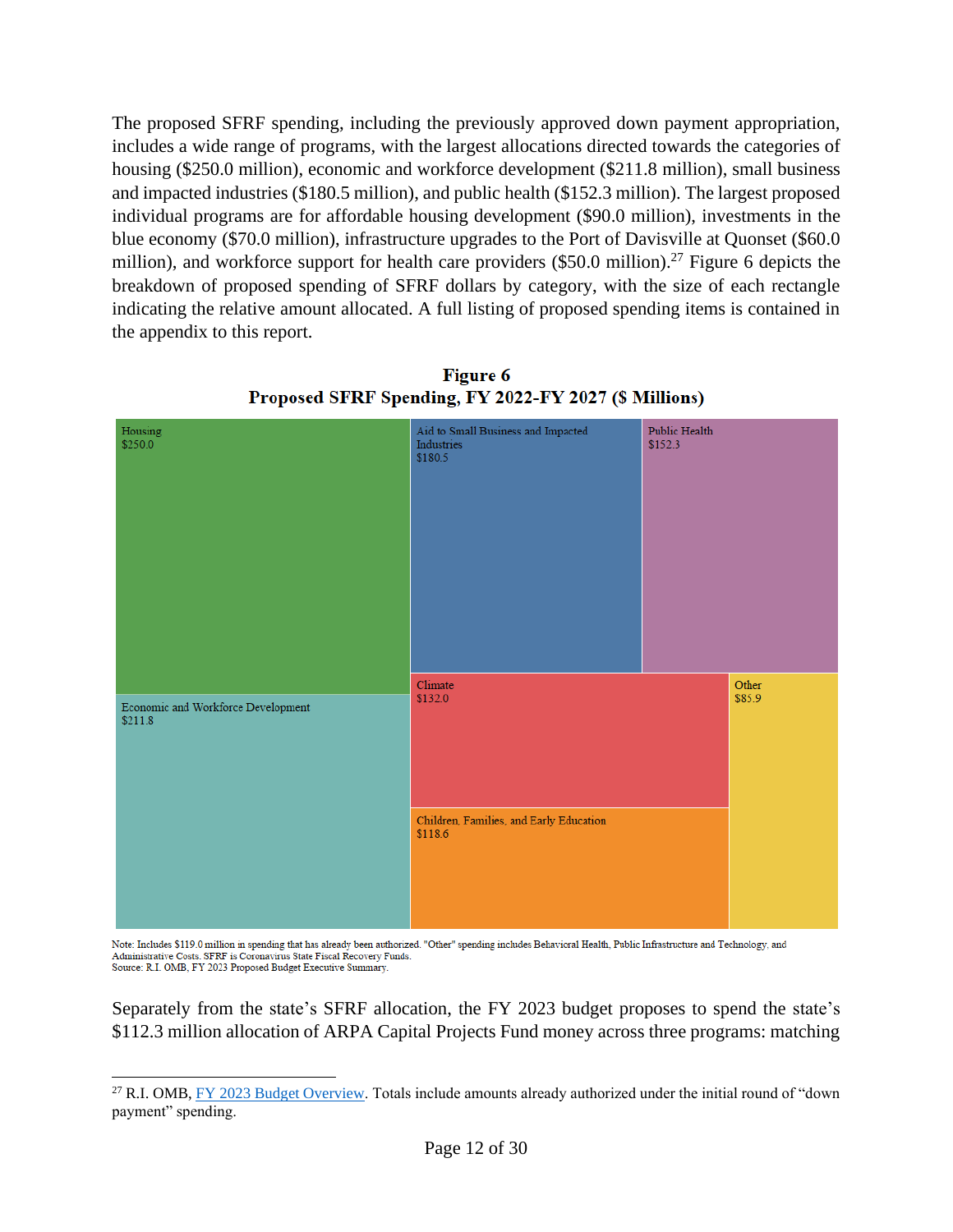grants for municipal community wellness centers (\$46.7 million), a new student services center at Rhode Island College (\$35.0 million), and a grant program to match federal dollars for last-mile broadband projects  $(\$25.0$  million).<sup>28</sup>

## Spending of Surplus Funds

Governor McKee's proposed FY 2023 budget relies on a general revenue surplus of \$618.4 million to fund several initiatives. The largest proposed spending item from surplus funds is a transfer of \$210.0 million to the RI Capital Plan Fund (RICAP) to help address deferred maintenance of buildings and facilities. Combined with other RICAP funding, this proposed investment will support the construction of a new Zambarano medical hospital in Burrillville (\$108.2 million), as well as upgrades to the Pastore Campus in Cranston (\$120.8 million), the State House (\$45.1 million), and state-run group homes (\$13.1 million). In addition, the budget proposes \$100.0 million from surplus funds to match \$400.0 million in federal funds for transportation provided through the federal Infrastructure Investment and Jobs Act.<sup>29</sup>

Surplus funds also are proposed to be tapped in the amount of \$62.0 million to retire a pension liability connected with the state's deferral of pension contributions in 1991 and 1992.<sup>30</sup> The budget additionally includes \$50.0 million for information technology improvements, including the replacement of the Department of Labor and Training's systems for temporary disability insurance and employer tax functions. Finally, the governor's budget recommends spending \$21.9 million in surplus funds to match federal funding for investments in water, sewer, and stormwater management.<sup>31</sup>

# Eleanor Slater Hospital

Rhode Island's two-campus state-run Eleanor Slater Hospital (ESH) has been the source of continuing budget issues related to federal reimbursement dating back to 2019. Historically funded through a combination of general revenues and revenues from Medicaid, Medicare, and thirdparty payers, the state hospital has a mix of medical and psychiatric patients. To receive Medicaid reimbursement, the proportion of a hospital's patient population with a "Qualifying Psychiatric Disease" must be less than 51.0 percent. In March 2020, ESH reported that it was out of compliance with the patient mix rule from August 2019 to early February 2020, resulting in a loss of \$20.0 million in Medicaid funds and requiring an offsetting general revenue payment in the revised FY 2020 budget.<sup>32</sup> In addition, it was determined that the state could not receive Medicaid payments for patients in the psychiatric forensic unit at the Benton facility, resulting in a loss of \$15.0 million in Medicaid funds. The hospital also reported that a large majority of patients other

 $^{28}$  Ibid. Administrative costs for Capital Projects Fund programs are estimated at \$5.6 million.

<sup>29</sup> R.I. OMB, [FY 2023 Budget Proposal, Executive Summary.](http://omb.ri.gov/documents/Prior%20Year%20Budgets/Operating%20Budget%202023/ExecutiveSummary/0_Complete%20FY%202023%20Executive%20Summary.pdf)

<sup>&</sup>lt;sup>30</sup> The state was scheduled to pay \$6.0 million in FY 2023 and each of the next eleven fiscal years thereafter. If approved, this proposed payment would retire the debt and result in future annual savings. R.I. House Fiscal Advisory Staff, [Governor's FY 2023 Budget, Section I: Budget at a Glance.](https://www.rilegislature.gov/housefiscalreport/2020/FY%202023%20Budget%20Analysis%20%20Section%20I%20Budget%20at%20a%20Glance.docx.pdf)

<sup>31</sup> R.I. OMB, [FY 2023 Budget Proposal, Executive Summary.](http://omb.ri.gov/documents/Prior%20Year%20Budgets/Operating%20Budget%202023/ExecutiveSummary/0_Complete%20FY%202023%20Executive%20Summary.pdf)

<sup>&</sup>lt;sup>32</sup> R.I. House Fiscal Advisory Staff, [FY 2020 Revised Budget.](https://www.rilegislature.gov/housefiscalreport/Budget%20Analyses/2020%20Session/2020-H%207170,%20Sub%20A,%20as%20Amended%20-%20Updated.pdf)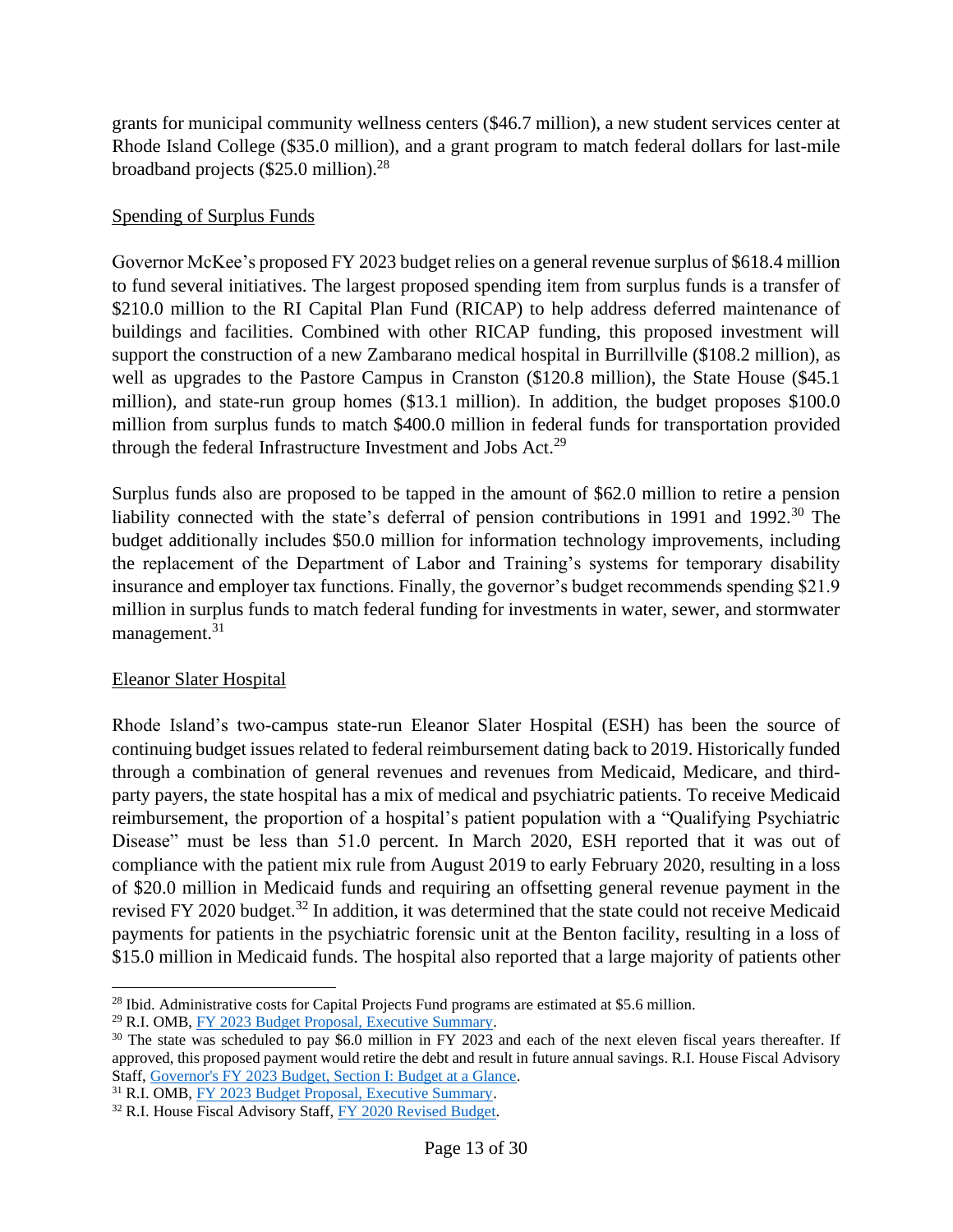than those in the Benton facility did not meet a hospital level of care and would more likely meet a nursing home level of care for federal reimbursement purposes.<sup>33</sup>

These compliance issues were reflected in the enacted FY 2021 budget, in which the total budget for ESH included general revenue replacement of \$55.0 million in Medicaid funds that were assumed in the governor's recommended budget but subsequently determined to be not forthcoming. The state used general revenues to pay all costs for forensic patients and for the patients who did not qualify for hospital-level care while appropriate placements for these patients were identified.<sup>34</sup> However, the Medicaid reimbursement situation for FY 2021 most recently improved for ESH; in the final closing statements for FY 2021, the Rhode Island Auditor General reported an increase of \$39.7 million in Medicaid reimbursement and a reduction in general revenues of \$50.8 million.<sup>35</sup>

In May 2021, the Department of Behavioral Health, Developmental Disabilities, and Hospitals conducted a review of patient records and concluded that ESH had fallen back out of compliance with federal billing regulations with respect to patient mix. Consequently, the enacted FY 2022 budget for ESH contained just \$2.0 million in Medicaid funds, covering only patients under age 22 and over age 65.<sup>36</sup> However, the governor's proposed revised FY 2022 budget includes an assumed increase of \$19.2 million in Medicaid reimbursement in the current year. General revenue expenditures also increased in the revised budget by \$7.2 million.<sup>37</sup>

The FY 2023 budget proposal assumes savings from a reorganization of the structure of ESH that would separate medical and psychiatric patients into separate facilities. Governor McKee proposes to transfer to RICAP \$210.0 million, \$108.2 million of which would be used to establish a new 100-bed medical facility at the Zambarano Campus, while the 52-bed Benton facility within ESH would become the Rhode Island Psychiatric Hospital at an operating cost of \$30.6 million from general revenues. The proposal assumes that this reorganization would help the state come into federal compliance on its patient mix for billing purposes.<sup>38</sup> The proposal would also fund infrastructure upgrades throughout the ESH system, including the establishment of an electronic medical records system.<sup>39</sup>

Figure 7 depicts the changes in revenue sources for ESH from FY 2020, the last fiscal year before billing complications began, through the governor's proposed FY 2023 budget.

<sup>33</sup> R.I. House Fiscal Advisory Staff, [FY 2022 Enacted Budget.](https://www.rilegislature.gov/housefiscalreport/2020/2020-H%207170,%20Sub%20A,%20as%20Amended%20-%20Updated.pdf)

 $34$  Ibid.

<sup>&</sup>lt;sup>35</sup> R.I. Dept. of Administration, Division of Accounts and Control, ["FY 2021 Closing Statements –](http://controller.admin.ri.gov/documents/Closing%20Statements-Final/106_FY%202021%20Closing%20Statements%20-%20Final_01-31-2022.pdf) Final," January 31, 2022.

<sup>&</sup>lt;sup>36</sup> R.I. House Fiscal Advisory Staff, [FY 2022 Budget as Enacted, Section III: Agency Analyses.](https://www.rilegislature.gov/housefiscalreport/2020/FY%202022%20Budget%20Enacted%20Section%20III%20Agency%20Analyses.pdf)

<sup>&</sup>lt;sup>37</sup> R.I. Senate Fiscal Office, [Governor's FY 2023 and FY 2022 Supplemental Budgets.](https://www.rilegislature.gov/sfiscal/Budget%20Analyses/FY2023%20Governor%27s%20Budget%20Articles.pdf)

<sup>38</sup> Ibid; R.I. OMB[, FY 2023 Budget Overview.](http://omb.ri.gov/documents/Prior%20Year%20Budgets/Operating%20Budget%202023/0_FY%202023%20Budget%20Media%20Presentation.pdf)

 $39$  Ibid.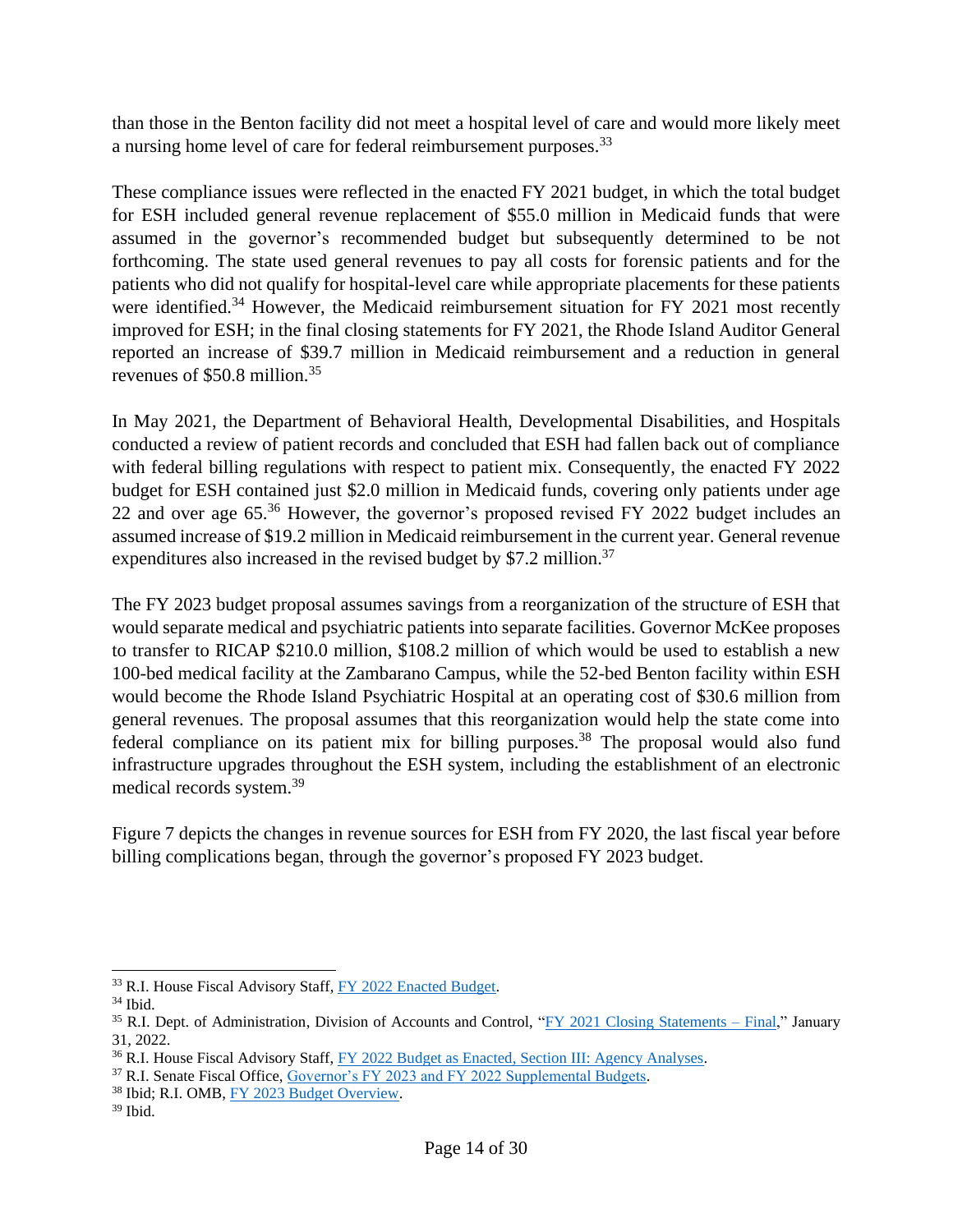**Figure 7** Sources of Revenue in Eleanor Slater Hospital Budget, FY 2020-FY 2023 (\$ Millions)



Technical Appendix; R.I. Dept. of Administration, FY 2021 Closing Statement.

Apart from the dramatic change in the source of funding and the sharp increase in general revenue funding to finance operations, ESH has relatively high costs per patient. The governor's FY 2023 budget seeks total expenditures for ESH from all sources of \$143.7 million.<sup>40</sup> Assuming a total patient census of 188, the per patient cost is about \$764,362 per year, or \$2,094 per day.<sup>41</sup> The billing difficulties at ESH revealed that many patients receive services less than hospital level care, and that some needed only skilled nursing level care, which costs only a fraction of the per patient costs incurred at ESH. According to a September 2020 study by consultants engaged by ESH, the average cost of skilled nursing care is about  $$125,000$  per year.<sup>42</sup>

General Revenue

# K-12 Education Formula Funding

The governor's FY 2023 proposal includes \$1.08 billion in state K-12 education aid to local school districts, state-run schools, and charter public schools pursuant to the state's education funding

<sup>40</sup> Ibid.

<sup>&</sup>lt;sup>41</sup> The governor's recommended budget includes 136 patients at ESH and a new 52-bed psychiatric facility. R.I. House Fiscal Advisory Staff, [Governor's FY 2023 Budget, Section III: Agency Analyses.](https://www.rilegislature.gov/housefiscalreport/2020/FY%202023%20Budget%20Analysis%20%20Section%20III%20Agency%20Analyses.pdf)

<sup>&</sup>lt;sup>42</sup> Alvarez & Marsal, ["Eleanor Slater Hospital Transition & Redesign,](https://www.rilegislature.gov/Special/comdoc/House%20Finance/AM%20ESH%20Redesign%20Proposal%2020200918.pdf)" September 18, 2020. This consultant study reported at the time that ESH costs were approximately \$550,000 per patient, "almost 5x the average cost of services provided in nursing facilities and community-based placements." For a study finding that most patients served at longterm acute care hospitals could be treated at skilled nursing facilities at much lower cost, see L. Einav, A. Finkelstein, and N. Mahoney, ["Long-Term Care Hospitals: A Case Study in Waste,](https://www.nber.org/papers/w24946)" National Bureau of Economic Research, April 2019.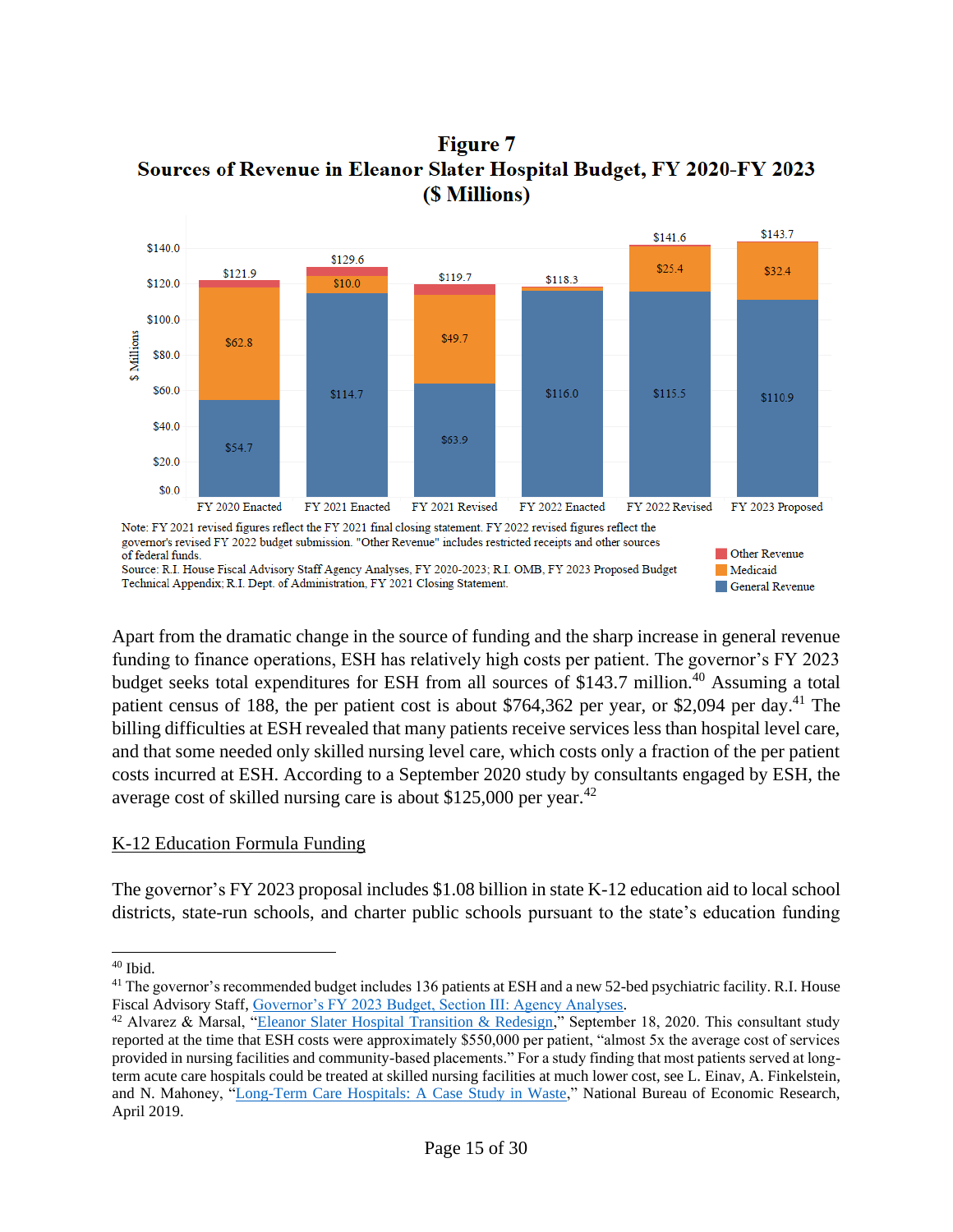formula, a net increase of \$23.7 million over the enacted FY 2022 budget. Importantly, based on declines in public school enrollment associated with the COVID-19 pandemic, application of the funding formula without legislative modification will result in a \$25.9 million *reduction* in state formula aid from the enacted FY 2022 level.<sup>43</sup> However, Governor McKee proposes spending an additional \$49.7 million to hold school districts "harmless," so that districts would not experience a reduction from the amount appropriated in FY 2022 as a result of a decline in enrollment. The FY 2022 enacted budget contained a provision which calculated state aid for districts using the larger of March 2020 and March 2021 enrollment data.<sup>44</sup> Figure 8 illustrates public school enrollment for traditional districts and other local education agencies from 2017 through 2021. Updated public school enrollment figures for the 2021-2022 school year are expected in April.



**Figure 8 Rhode Island Public School October Enrollment** 2017-2021

## Other Spending Items

<sup>&</sup>lt;sup>43</sup> R.I. House Fiscal Advisory Staff, ["Staff Presentation to the House Finance Committee \(2-3-22\).](https://www.rilegislature.gov/housefiscalreport/2020/Governor)" According to data from the Rhode Island Department of Education, there has been a net decrease of 4,991 students attending public schools between 2019 and 2021. Enrollment in traditional school districts is estimated to have decreased by 6,554 students, while charter school enrollment has increased by 1,523 students. Steph Machado, ["RI public school](https://www.wpri.com/target-12/ri-public-school-enrollment-down-by-nearly-5000-students-during-pandemic/)  [enrollment down by nearly 5,000 students during pandemic,"](https://www.wpri.com/target-12/ri-public-school-enrollment-down-by-nearly-5000-students-during-pandemic/) *WPRI 12*, February 7, 2022.

<sup>44</sup> R.I. House Fiscal Advisory Staff, [Governor's FY 2023 Budget, Section VI: Special Reports -](https://www.rilegislature.gov/housefiscalreport/2020/FY%202023%20Budget%20Analysis%20Section%20VI%20Special%20Reports%20-%20Education%20Aid.pdf) Education Aid. The calculation of the student success factor, which adds additional education aid equal to 40.0 percent of the core foundational cost for students qualifying for free or reduced price lunch, used the greater of the percentage of students living in poverty in an individual district as of either March 2020 or March 2021.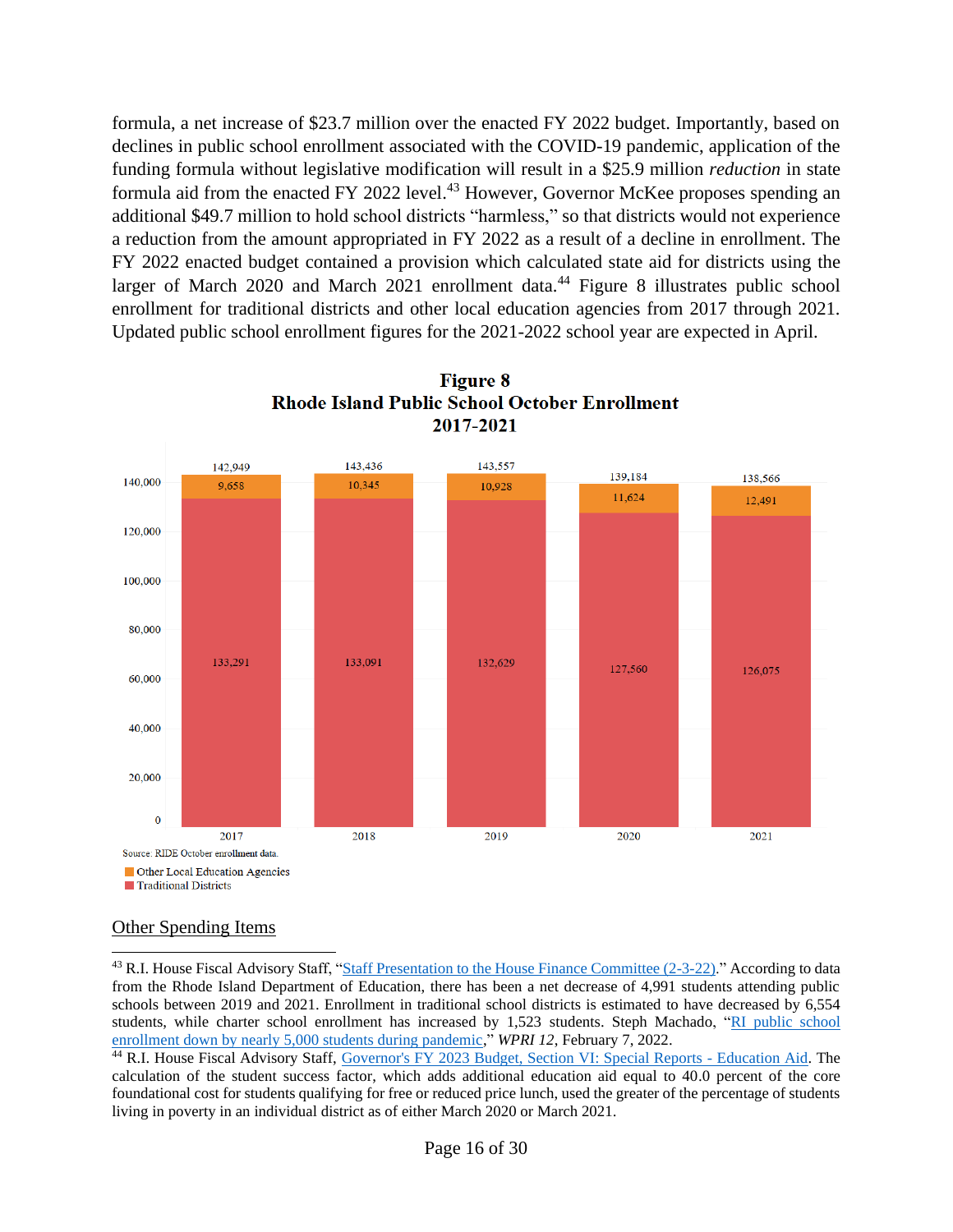While the governor's FY 2023 proposed budget includes an extraordinary number of substantial one-time spending items, the operating budget is relatively conservative with respect to new programs or program expansions of a continuing nature funded by general revenues. However, there are some notable continuing spending commitments from general revenues. The budget recommends an increase of \$21.2 million in general revenues (\$44.0 million in all funds) for several initiatives related to the consent decree with the Department of Justice pertaining to services for adults with developmental disabilities, including wage increases for direct support professionals, a transformation fund, and a technology fund.<sup>45</sup> The governor's budget also recommends an increase of \$6.6 million from all funding sources, and \$4.3 million in general revenues, to extend Medicaid coverage to women from 60 days to 12 months postpartum, regardless of immigration status, as well as an additional \$1.9 million in general revenues to extend Medicaid coverage to children otherwise ineligible but for their immigration status.<sup>46</sup>

There are additional continuing general revenue commitments in the governor's proposed budget related to salary increases for state employees. In late 2021, Governor McKee reached agreements with the majority of state employee unions that include cost-of-living adjustments of 2.5 percent annually from FY 2021 through FY 2024, for a total increase of 10.0 percent. The agreements also include payments of two \$1,500 bonuses, one payable to current union employees upon ratification of the contract, and the second for those employed on July 1, 2022. The governor's budget includes total expenditures of \$73.1 million (\$44.3 million in general revenues) in FY 2022 and \$100.9 million (\$61.3 million in general revenues) in FY 2023 to account for these agreements, as well as the assumed extension of the pay increases (but not the bonuses) to non-union employees. The budget does not account for potential costs where settlements have not been reached.<sup>47</sup>

# Bond Initiatives

The governor's FY 2023 budget proposes \$350.0 million in bond referenda to be placed on the ballot for voter approval in November 2022. As shown in Figure 9, proposed borrowing is divided between three separate bond proposals: K-12 school construction (\$250.0 million), higher education (\$62.0 million), and the green economy (\$38.0 million). $^{48}$ 

The proposed school construction bond is the same size as a school construction bond approved by voters in 2018 and is included in the capital plan as the second phase of \$500.0 million in total bond funding, to be used to increase state investments in school buildings, including spending on enhanced reimbursement rates for local education agencies undertaking new school construction projects. Of the \$250.0 million proposed bond, \$200.0 million would be used for these reimbursements, while \$50.0 million would be earmarked for the School Building Authority

 $47$  Ibid.

<sup>45</sup> R.I. Senate Fiscal Office, [Governor's FY 2023 and FY 2022 Supplemental Budgets.](https://www.rilegislature.gov/sfiscal/Budget%20Analyses/FY2023%20Governor%27s%20Budget%20Articles.pdf)

<sup>46</sup> The proposal assumes an October 1, 2022 start date and enrollment of about 400 children in the first year, with eventual full enrollment projected at 1,500 children with a cost of approximately \$7.0 million per year. R.I. House Fiscal Advisory Staff, [Governor's FY 2023 Budget, Section III: Agency Analyses.](https://www.rilegislature.gov/housefiscalreport/2020/FY%202023%20Budget%20Analysis%20%20Section%20III%20Agency%20Analyses.pdf)

<sup>48</sup> R.I. OMB, [FY 2023 Budget Overview.](http://omb.ri.gov/documents/Prior%20Year%20Budgets/Operating%20Budget%202023/0_FY%202023%20Budget%20Media%20Presentation.pdf)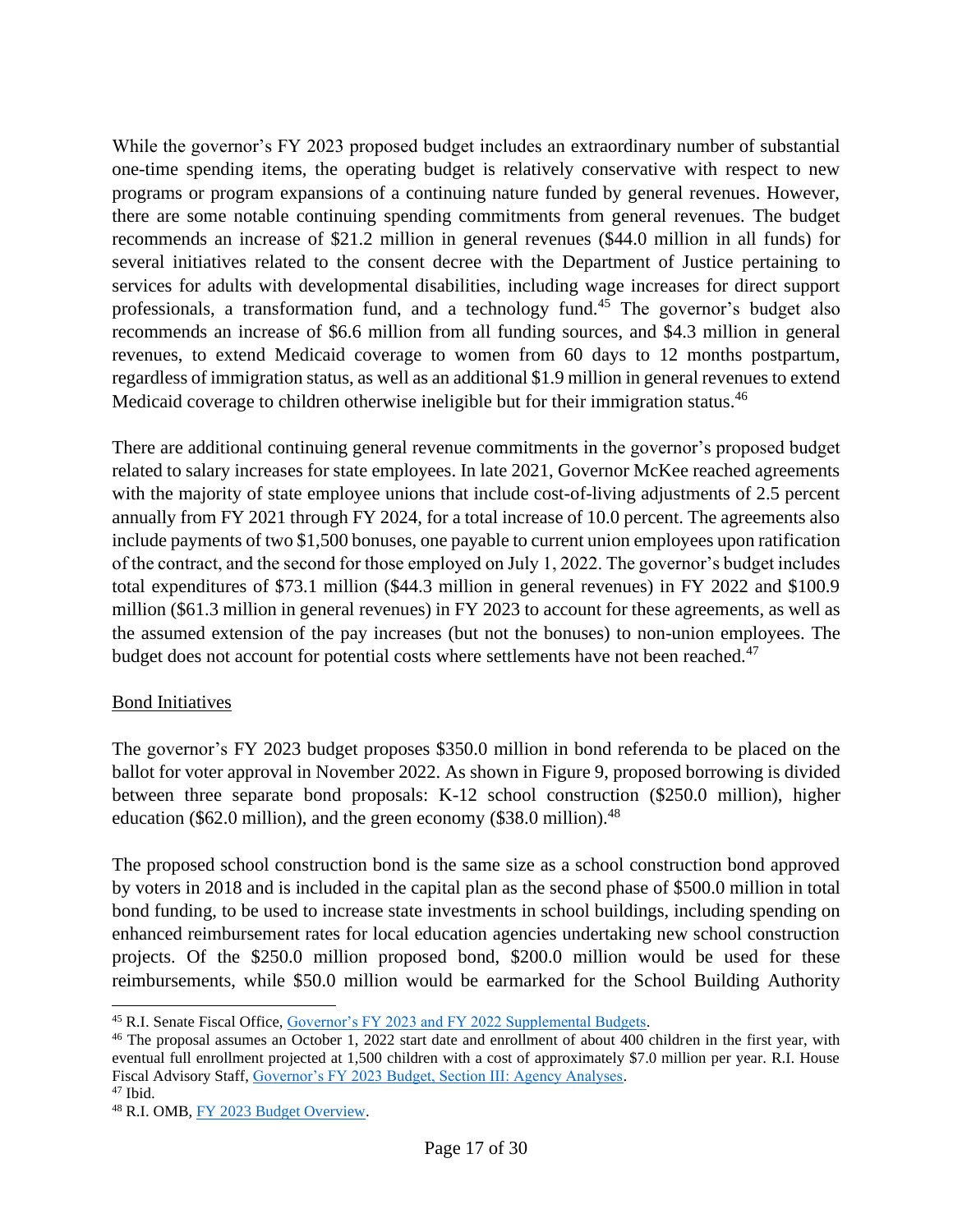Capital Fund for projects to address high priority building, health, and fire safety code deficiencies. The projected costs for school construction reimbursement total \$88.5 million for FY 2023, \$8.5 million more than the enacted FY 2022 amount.<sup>49</sup>

The \$62.0 million bond for higher education is comprised of \$50.0 million in borrowing for improvements at the University of Rhode Island's Narragansett Bay Campus and \$12.0 million to restore and enhance academic and student support spaces across the Community College of Rhode Island's four campuses.<sup>50</sup>

Finally, \$38.0 million is proposed for a "green economy" bond to fund several environmental and recreational enhancement programs, many of which have been included in prior green economy bonds approved by voters, most recently in 2020. The largest item in the proposed green economy bond for this year is a \$16.0 million program to provide up to 75.0 percent matching grants for municipal resiliency projects. This bond proposal also includes \$5.0 million for grants to support clean energy projects. The remainder of the bond proceeds would be allocated in amounts between \$2.0 million and \$4.0 million for a range of programs, including watershed and forest restoration, brownfield remediation, open space and farmland conservation, and matching grants for local land acquisition and recreation development.<sup>51</sup>

| III. Fiscal Developments After |  |  |                                  |  |  |
|--------------------------------|--|--|----------------------------------|--|--|
|                                |  |  | Submission of Governor's FY 2023 |  |  |
| <b>Budget</b>                  |  |  |                                  |  |  |

| <b>Figure 9</b><br>Ballot Initiatives, Governor's FY 2023 Budget |                                                              |               |       |  |
|------------------------------------------------------------------|--------------------------------------------------------------|---------------|-------|--|
| K-12 School                                                      | <b>Enhanced LEA</b><br>Reimbursement                         | \$            | 200.0 |  |
| Construction                                                     | <b>School Building Authority</b><br>Capital Fund             | \$            | 50.0  |  |
|                                                                  | Subtotal                                                     | $\mathcal{S}$ | 250.0 |  |
| Higher                                                           | URI Narragansett Bay<br>Campus Improvements                  | \$            | 50.0  |  |
| Education                                                        | <b>CCRI</b> Academic<br>Enhancements                         | \$            | 12.0  |  |
|                                                                  | Subtotal                                                     | \$            | 62.0  |  |
|                                                                  | Municipal Resiliency<br>Matching Grants                      | \$            | 16.0  |  |
|                                                                  | Small Business Energy<br>Loan Program                        | \$            | 5.0   |  |
|                                                                  | Narragansett Bay and<br>Watershed Restoration                | \$            | 3.0   |  |
|                                                                  | <b>Forrest Conservation</b><br><b>Brownfield Remediation</b> | \$            | 3.0   |  |
| Green<br>Economy                                                 | and Economic<br>Development                                  | \$            | 4.0   |  |
|                                                                  | State Open Space Land<br><b>Acquisition Program</b>          | \$            | 3.0   |  |
|                                                                  | Local Open Space Land<br><b>Acquisition Program</b>          | \$            | 2.0   |  |
|                                                                  | <b>Local Recreation Grant</b><br>Program                     | \$            | 2.0   |  |
|                                                                  | Subtotal                                                     | \$            | 38.0  |  |
| Total                                                            |                                                              | S             | 350.0 |  |
|                                                                  | Source: R.I. OMB, EV 2023 Budget Proposal, Executive Summary |               |       |  |

<sup>49</sup> R.I. OMB, [FY 2023 Budget Proposal, Executive Summary;](http://omb.ri.gov/documents/Prior%20Year%20Budgets/Operating%20Budget%202023/ExecutiveSummary/0_Complete%20FY%202023%20Executive%20Summary.pdf) R.I. House Fiscal Advisory Staff, [Governor's FY 2023](https://www.rilegislature.gov/housefiscalreport/2020/FY%202023%20Budget%20Analysis%20Section%20VI%20Special%20Reports%20-%20Education%20Aid.pdf)  [Budget, Section VI: Special Reports -](https://www.rilegislature.gov/housefiscalreport/2020/FY%202023%20Budget%20Analysis%20Section%20VI%20Special%20Reports%20-%20Education%20Aid.pdf) Education Aid.

 $\overline{50}$  Ibid.

<sup>51</sup> R.I. OMB, [FY 2023 Budget Proposal, Executive Summary.](http://omb.ri.gov/documents/Prior%20Year%20Budgets/Operating%20Budget%202023/ExecutiveSummary/0_Complete%20FY%202023%20Executive%20Summary.pdf)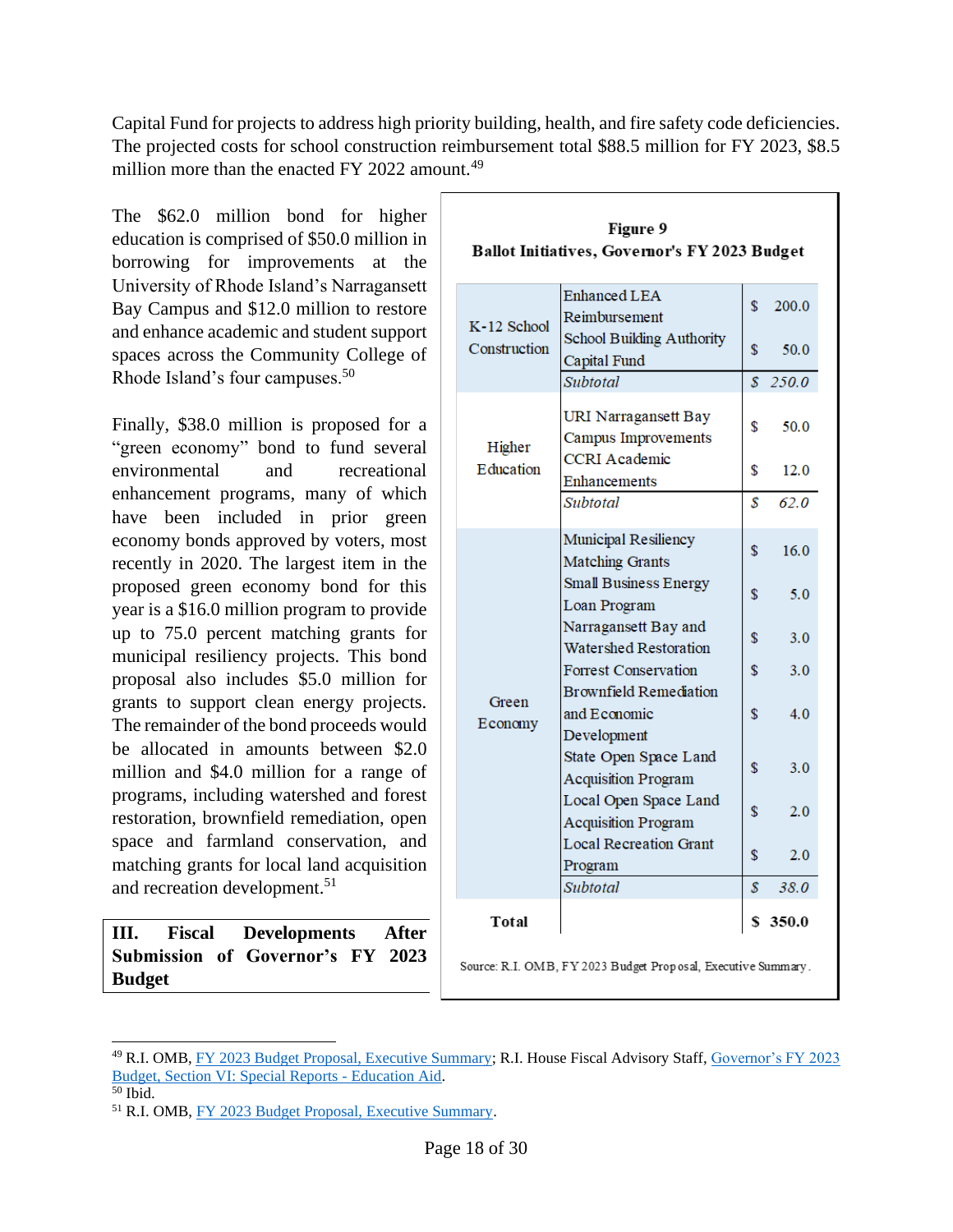There have been two developments which have improved the state's financial position since the introduction of the governor's FY 2023 budget. In February 2022, the Rhode Island Office of Management and Budget issued its FY 2022 Second Quarter Report of projected expenditures. The report most notably identifies additional savings of \$36.1 million connected with the extension of the enhanced federal matching ratio for Medicaid. The governor's revised FY 2022 budget had assumed that the enhanced matching rate would terminate on March 31, 2022. However, due to the extension of the public health emergency by the U.S. Secretary of Health and Human Services on January 14, 2022, the state will continue to benefit from the enhanced rate through the remainder of FY 2022.<sup>52</sup>

Finally, state revenues are running significantly higher than estimated in the current fiscal year. According to the Rhode Island Department of Revenue's most recent Revenue Assessment Report through January 2022, general revenues are \$78.1 million, or 3.0 percent, higher than estimated revenues.<sup>53</sup> While caution should be exercised in extrapolating projected revenues from monthly Revenue Assessment Reports, if the current trend continues, general revenues could be up as much as \$135.0 million for FY 2022. Moreover, increased revenues for the current year likely would result in greater projected revenues for FY 2023, since projections for FY 2023 would be calculated using a higher base.

<sup>&</sup>lt;sup>52</sup> R.I. Dept. of Administration, [FY 2022 Second Quarter Report,](http://www.omb.ri.gov/documents/budgetmemos/4260_02-16-22%20FY2022%20Second%20Quarter%20Report.pdf) February 16, 2022.

<sup>53</sup> R.I. Dept. of Revenue, [Revenue Assessment Report FY 2022 Monthly and Year-to-Date as of January 2022.](https://dor.ri.gov/revenue-analysis/fiscal-year-2022)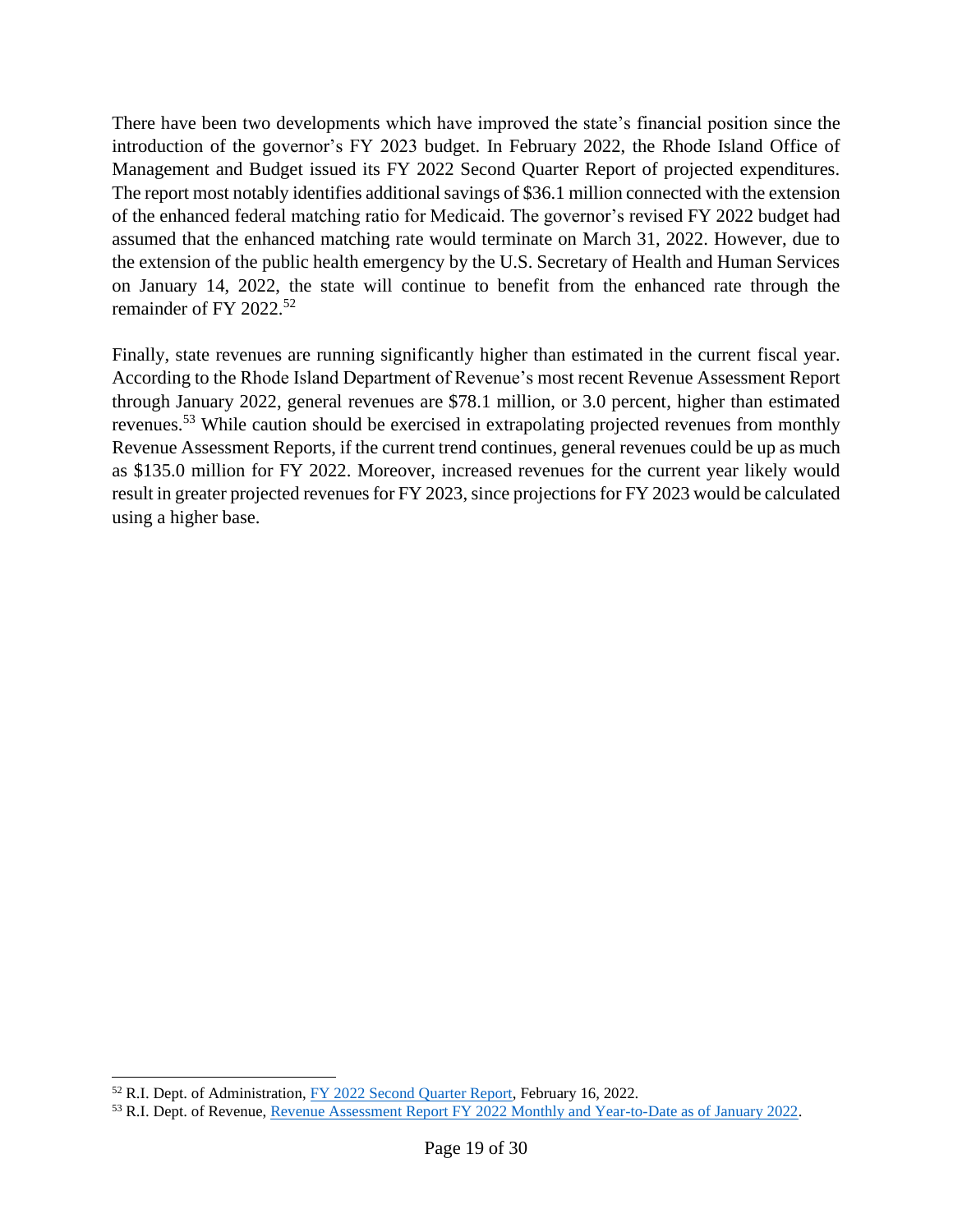## **IV. The Budget Outlook for FY 2024 and Beyond**

Rhode Island's budget picture continues to be complicated by extraordinary allocations of federal pandemic relief funding. Importantly, this federal funding is one-time and must be spent within the next few fiscal years, and therefore will not be available to pay for continuing state expenditures. To the extent that the governor's FY 2023 budget makes use of one-time federal funding to pay for continuing state expenses, and the General Assembly approves the use of such expenditures, there will be a structural imbalance that will need to be resolved in the next fiscal year.

The governor's FY 2023 budget includes financial projections of anticipated general revenues and expenditures for five fiscal years ending in FY 2027, as required by law.<sup>54</sup> As depicted in Figure 10, substantial structural deficits are projected beginning with a \$215.3 million deficit in FY 2024 and thereafter declining modestly to a \$181.6 million annual deficit in FY 2027. Figure 10 additionally illustrates that these deficits are significantly lower than those projected one year earlier in the FY 2022 deficit forecast. The governor's forecast explains that a large FY 2024 deficit "reflects the assumption that much of the federal support, general revenue surplus, and other onetime strategies used to solve the FY 2023 deficit will be exhausted."<sup>55</sup>



<sup>54</sup> State law requires that the state budget officer prepare a five-year final projection of "anticipated general revenue receipts and expenditures, including detail of principal revenue sources and expenditures by major program areas." R.I. Gen. Laws [§ 35-3-1\(a\)\(6\).](http://webserver.rilegislature.gov/Statutes/TITLE35/35-3/35-3-1.htm)

<sup>55</sup> R.I. OMB, [FY 2023 Budget Proposal, Executive Summary.](http://omb.ri.gov/documents/Prior%20Year%20Budgets/Operating%20Budget%202023/ExecutiveSummary/0_Complete%20FY%202023%20Executive%20Summary.pdf)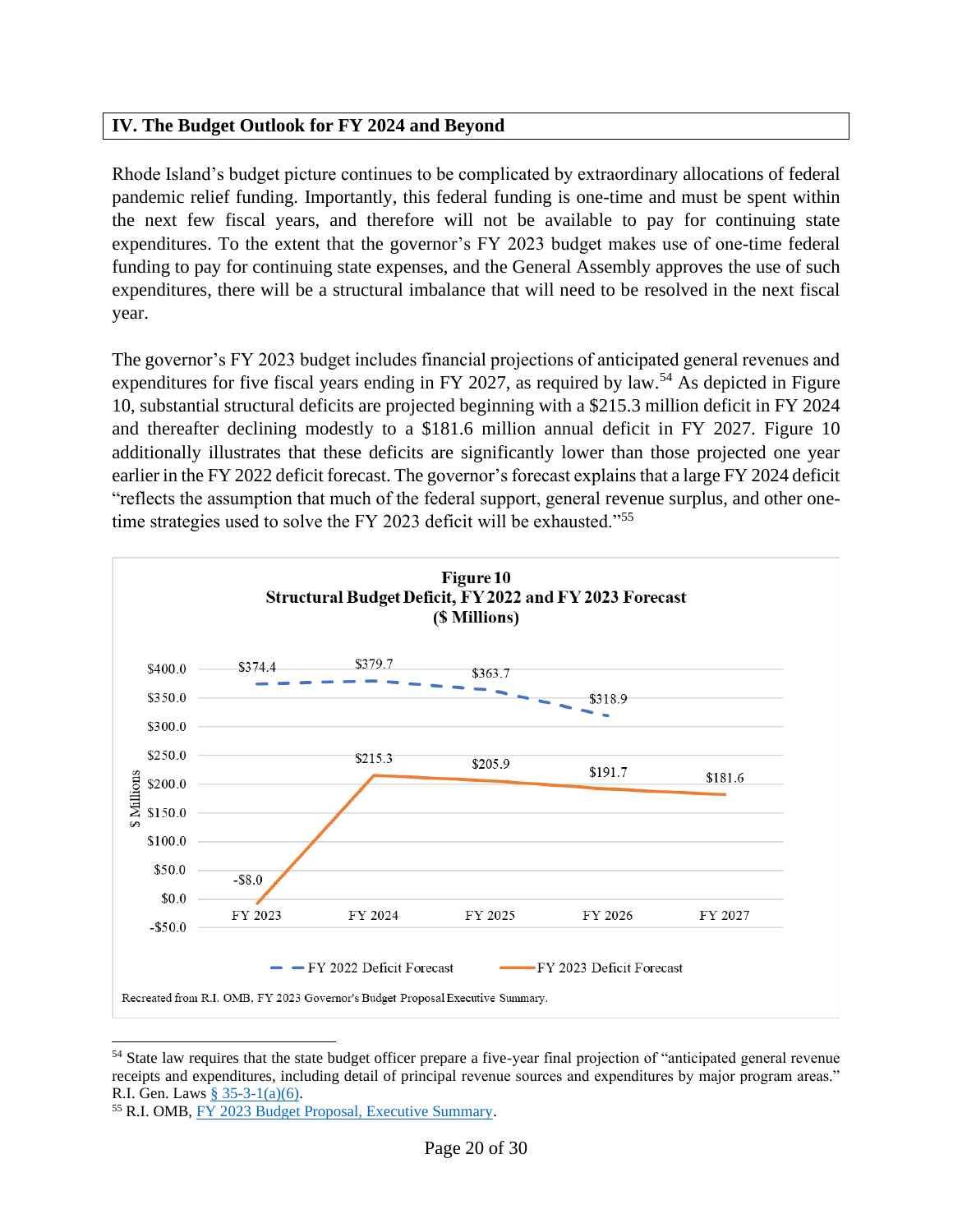With respect to the deficit projection for FY 2024, the governor's budget cites the need to backfill federal funding in the amount of \$21.8 million for increased childcare spending, \$12.6 million to advance wage increases for developmental disability providers, and \$5.1 million for a new State Police Training Academy for 40 troopers. The budget, however, also reports that these increases would be partially offset by certain savings items, the most significant being increased Medicaid reimbursement connected with ESH. Significantly, a major driver of the projected deficit for FY 2024 is \$65.4 million required to pay for the last year of the motor vehicle excise tax phase-out.<sup>56</sup>

The deficit projections included in the governor's FY 2023 budget are based on growth assumptions for personal income taxes and sales and use taxes that appear conservative in light of the relatively bullish economic forecast presented at the November 2021 Revenue Estimating Conference. The financial projections in the governor's budget assume that personal income taxes will grow at an average rate of 3.2 percent per year between FY 2024 and FY 2027, and sales and use taxes will grow at an average annual rate of 3.3 percent. The economic forecast presented at the November 2021 Revenue Conference projected that, over this same period, both personal income and personal consumption expenditures will grow at a rate of 4.8 percent per annum.<sup>57</sup> However, caution is required given the changing financial environment, including the impacts of inflation, gasoline prices, and the pandemic. In particular, sales tax revenues could be negatively affected by shifting consumer preferences from taxable goods, favored during the pandemic, to non-taxable services.<sup>58</sup>

Another approach to inform the size of the structural deficit is to analyze and account for the expenditure of one-time funding in the FY 2023 budget to determine to what extent such funding has been used to pay for continuing expenses. In his budget, the governor has fully accounted for ARPA funding to pay for one-time expenditure items. However, one-time surplus funds totaling \$618.4 million are not fully attributed to one-time spending items. Figure 11 illustrates the various one-time initiatives attached to surplus funds, which total \$473.0 million, thereby leaving a balance of \$145.4 million. However, there are three one-time items paid for with general revenues in the governor's proposed budget: bonus payments for state employees (\$12.6 million), the write-off of a long-standing receivable related to start-up loans for Developmental Disability Organizations (DDO) (\$12.6 million), and the cost of the statewide workforce compensation and job classification study (\$2.0 million). Offsetting these three items, a total of \$118.2 million in surplus funds is used in the governor's budget to pay for continuing state expenditures.<sup>59</sup>

<sup>56</sup> Ibid.

<sup>57</sup> R.I. OMB, [FY 2023 Budget Proposal, Executive Summary;](http://omb.ri.gov/documents/Prior%20Year%20Budgets/Operating%20Budget%202023/ExecutiveSummary/0_Complete%20FY%202023%20Executive%20Summary.pdf) R.I. OMB, [November 2021 Revenue Estimating](http://www.omb.ri.gov/documents/revenues/conference/6010_November%202021%20Revenue%20Estimating%20Conference%20Report.pdf)  [Conference Report.](http://www.omb.ri.gov/documents/revenues/conference/6010_November%202021%20Revenue%20Estimating%20Conference%20Report.pdf)

 $\overline{58}$  Ibid.

<sup>59</sup> The R.I. House Fiscal Advisory Staff reports this number to be \$135.5 million. R.I. House Fiscal Advisory Staff, [Governor's FY 2023 Budget, Section II: Statewide Overview.](https://www.rilegislature.gov/housefiscalreport/2020/FY%202023%20Budget%20Analysis%20%20Section%20II%20Statewide%20Overview.pdf)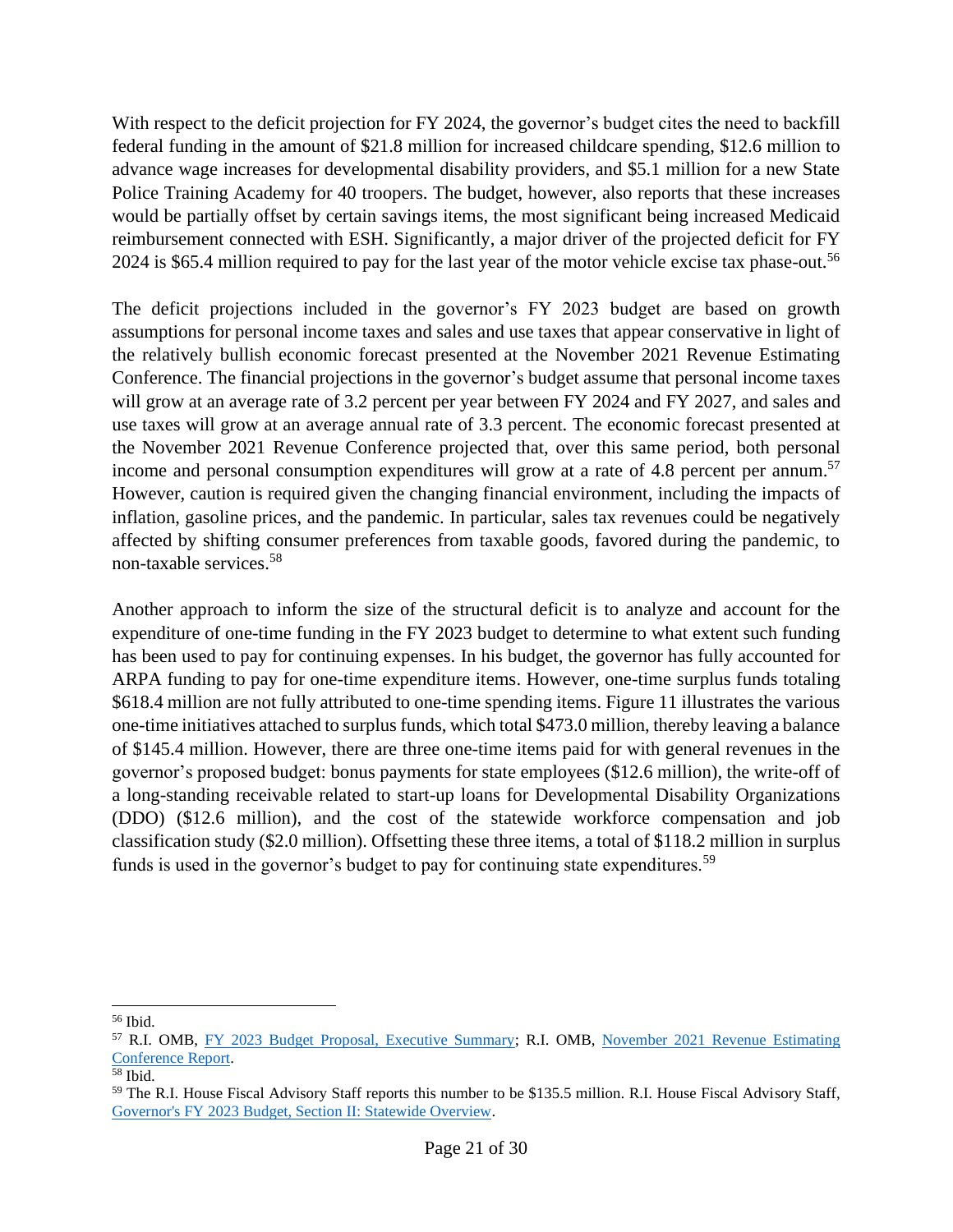| Figure 11<br>Surplus Revenues and Expenditures in Proposed FY 2023 Budget<br>(\$ Millions) |          |  |  |
|--------------------------------------------------------------------------------------------|----------|--|--|
|                                                                                            |          |  |  |
| Transfer to R.I. Capital Plan                                                              | \$338.0  |  |  |
| Match money for water/sewer/stormwater funds                                               | \$21.9   |  |  |
| Retirement of deferred pension debt from 1991-92                                           | \$62.0\$ |  |  |
| Transfer to Information Technology Investment Fund                                         | \$50.0   |  |  |
| State Police technology upgrades                                                           | \$1.1    |  |  |
| Proposed one-time expenditures                                                             | \$473.0  |  |  |
| Operating budget surplus                                                                   | \$618.4  |  |  |
| Proposed one-time expenditures                                                             | \$473.0  |  |  |
| Difference between operating budget surplus and one-time expenditures                      | \$145.4  |  |  |
| Bonus payments to state employee unions                                                    | \$12.6   |  |  |
| Write-off of DDO start-up loans                                                            | \$12.6   |  |  |
| Statewide workforce compensation & job classification study                                | \$2.0    |  |  |
| Off-setting one-time items funded by general revenues                                      | \$27.2   |  |  |
| Difference between operating budget surplus and one-time expenditures                      | \$145.4  |  |  |
| Off-setting one-time items funded by general revenues                                      | \$27.2   |  |  |
| Operating budget surplus funds used to pay for continuing expenditures                     | \$118.2  |  |  |

Both the projected deficits forecast in the governor's budget and the structural deficit determined through analysis of one-time funding do not account for positive improvements in the state's financial position since submission of the governor's budget. Most significantly, state revenues appear to be running substantially ahead of estimates in the current year (FY 2022). In fact, if current revenue trends reflected in the latest revenue assessment continue, the projected increase in the current year would exceed the amount of surplus used by the governor to balance the FY 2023 budget. Moreover, as indicated above, the expected uptick in revenues in the current year likely will lead to revenues exceeding estimates for FY 2023.

Based on this analysis, after accounting for expected increased state revenues, the governor's proposed FY 2023 budget likely will be in balance in terms of current general revenues and expenditures. With respect to the deficit of \$215.3 million for FY 2024 projected in the governor's budget, general revenues are likely to be stronger than projected given the higher levels of revenues expected for FY 2022 and 2023. However, there are some one-time items that will likely require continuing commitments of general revenue expenditures, and certain other expenditure items, such as the full impact of salary raises for state employees, that have not been fully accounted for. Consequently, while the deficit for FY 2024 likely will be less than the \$215.3 million projected in the governor's budget, a significant projected deficit for FY 2024 likely will remain.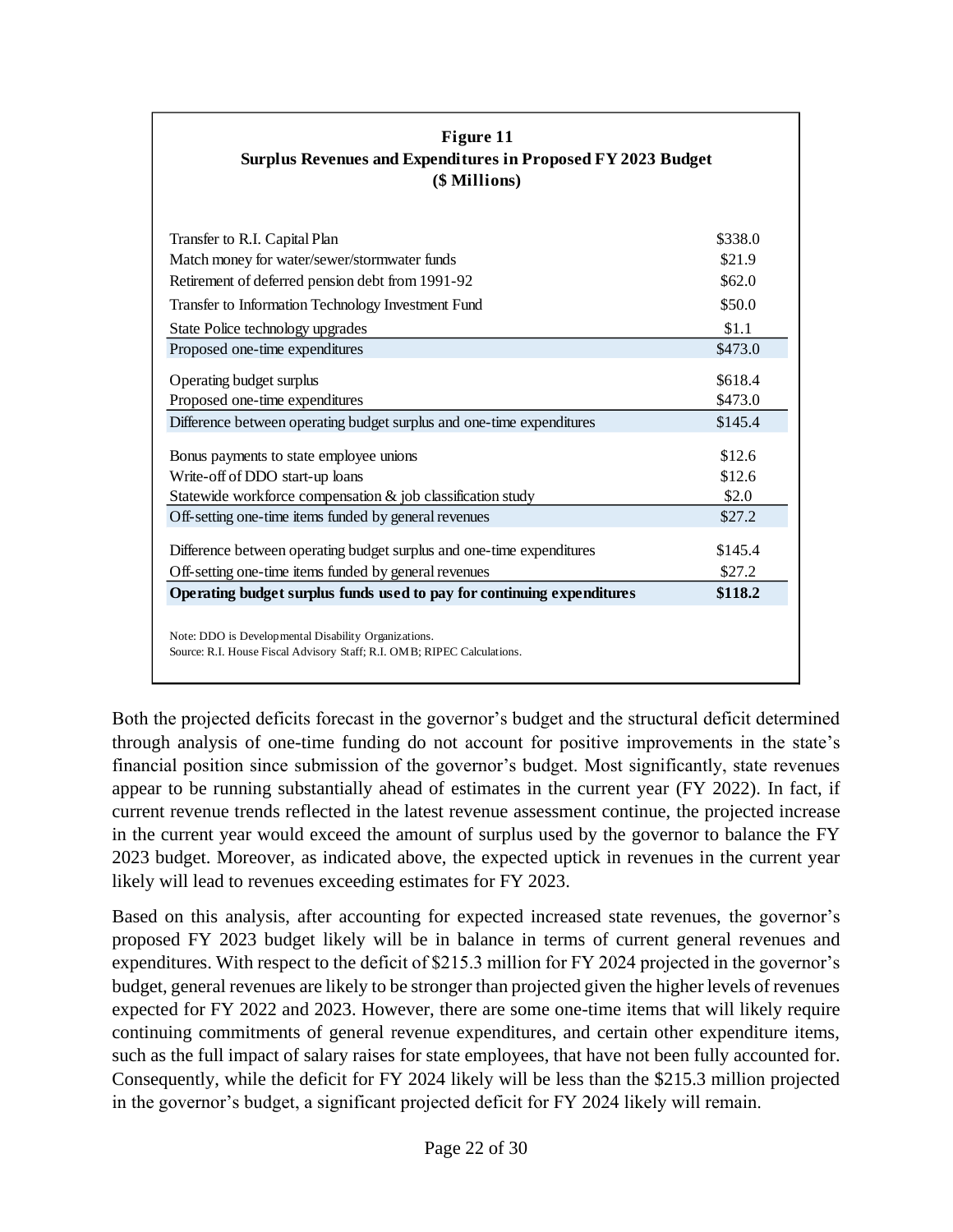## **V. Federal Funding Status and Outlook**

Congressional spending packages enacted over the course of the pandemic have provided the state with \$7.06 billion in federal funds, exclusive of direct stimulus payments to individuals, direct unemployment insurance benefit payments, and tax changes for individuals and businesses.<sup>60</sup> Given the sheer magnitude of the federal money already allocated to the state, as well as future spending appropriated or under consideration in Congress, federal funds are likely to play a significant role in Rhode Island's budget picture for several years to come.

The Coronavirus Aid, Relief, and Economic Security (CARES) Act was the first major relief package for states and local governments. Signed into law in March 2020, it provided \$1.25 billion to Rhode Island to pay for necessary expenditures incurred as a result of the pandemic—as well as for certain "second-order" effects, such as economic support to individuals and businesses affected by the pandemic—and for payroll expenses for public employees connected with response activities.<sup>61</sup> CARES Act funds were required to be committed by December 31, 2021.

The second major relief package for states and local governments is ARPA, signed into law in March 2021. ARPA provided funds to compensate for government expenditures incurred because of the pandemic and cover revenue losses through December 31, 2024. In total, Rhode Island will receive \$1.78 billion from three sources of ARPA funds: the State Fiscal Recovery Fund (\$1.13 billion), Local Fiscal Recovery Fund (\$536.9 million), and Coronavirus Capital Projects Fund (\$112.3 million). 62

Besides these direct allocations to state and local governments under the CARES Act and ARPA, additional large streams of federal funding have been allocated to Rhode Island. Over \$1.02 billion in education stabilization funds for elementary, secondary, and higher education have been provided, including  $$646.3$  million for K-12 schools.<sup>63</sup> Rhode Island is expected to receive  $$629.4$ million in federal disaster relief funds under the Stafford Act. The state also has been allocated \$435.8 million to reimburse eligible health care providers for expenses connected with the pandemic, \$352.0 million for rental assistance, \$285.1 million for Centers for Disease Control and Prevention Grants, and \$126.4 million for childcare assistance programs.<sup>64</sup>

 $^{60}$  R.I. House Fiscal Advisory Staff, [Budget Analysis FY 2023.](https://www.rilegislature.gov/housefiscalreport/Pages/hfreports2022.aspx) The R.I. House Fiscal Advisory Staff has prepared a very comprehensive analysis of the various COVID-19 relief funds allocated to Rhode Island and the spending associated with these revenues.

 $61$  Ibid.

<sup>62</sup> Ibid.

<sup>&</sup>lt;sup>63</sup> Funding for higher education included both public and private institutions. Ibid.

 $64$  Ibid.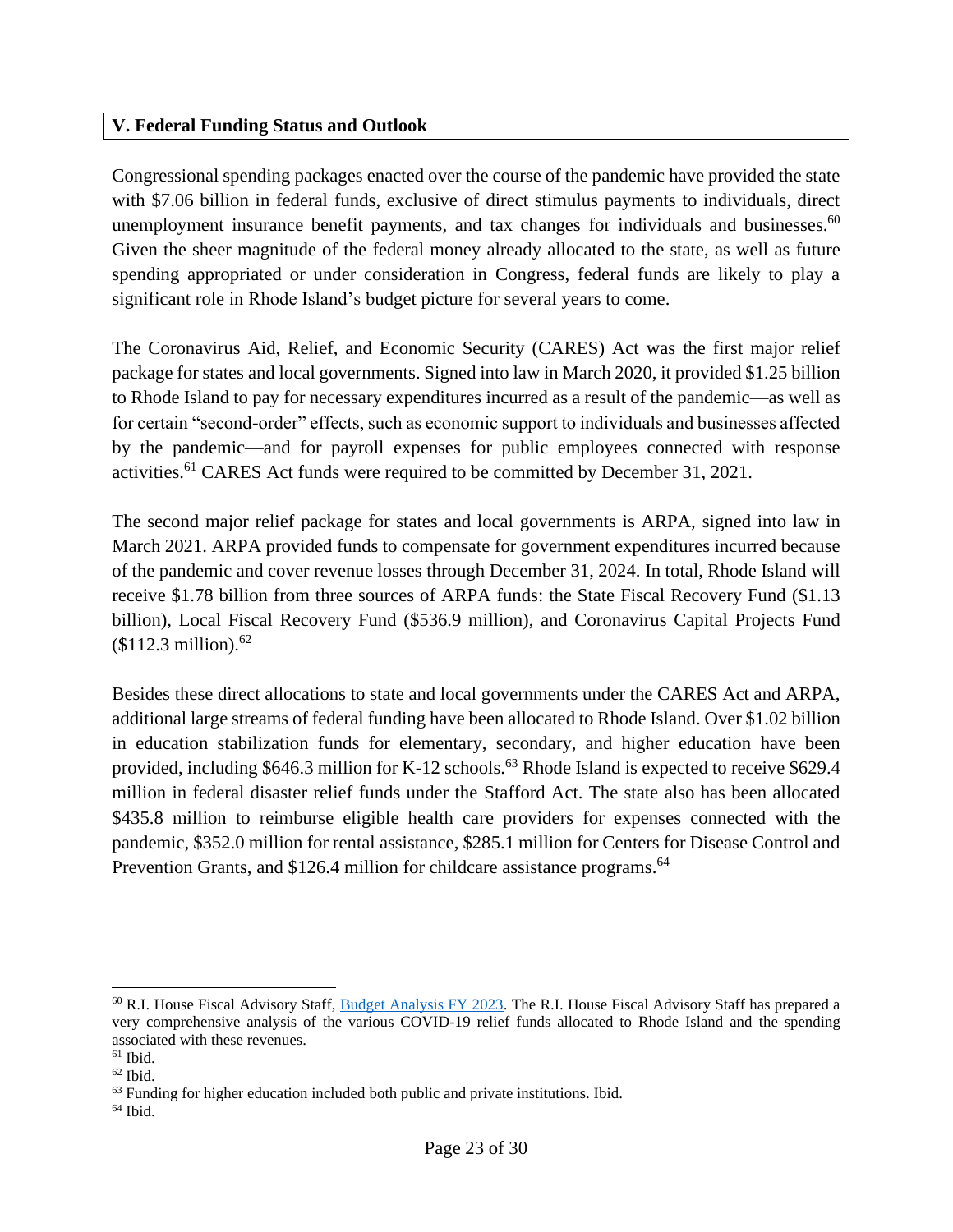As of November 14, 2021, Rhode Island had spent \$1.79 billion on responding to the COVID-19 pandemic and encumbered an additional \$90.3 million.<sup>65</sup> Figure 12 shows a breakdown of this spending by category.

The direct aid allocated to states by the CARES Act was limited to expenditures directly related to COVID-19 that were not previously budgeted by the state and that were incurred between March 1, 2020 and December 31, 2020.<sup>66</sup> While direct replacement of lost revenues was not an allowable use of the state's CARES Act allocation, U.S. Treasury guidance explained that by covering new expenses incurred by the state at the same time the state might be experiencing a revenue shortfall, CARES Act funding may indirectly act as revenue replacement.<sup>67</sup> In fact, Rhode Island used \$97.3 million of its Coronavirus Relief Funds allocation to replace previously budgeted state funds to balance the FY 2020 supplemental budget.<sup>68</sup>

ARPA provides much more flexible funding to state and local governments. Treasury guidance allows for states to use the funds to respond to the economic impacts of the pandemic, provide premium pay to certain classes of workers, and/or invest in water, sewer, and broadband infrastructure. Importantly, guidelines also allow state and local governments to use a portion of the funds to replace lost revenues, as determined by a formula. All ARPA funds must be obligated by December 31, 2024 and spent by December 31, 2026.<sup>69</sup>

# **Figure 12 Rhode Island Federal Spending** During COVID-19 (\$ Millions)



- Individual Support
- Child Care & Education Support
- **State Government Response**
- Business & Economic Support
- COVID Health Response

<sup>65</sup> [Rhode Island COVID-19 Transparency Portal.](http://www.transparency.ri.gov/covid-19/data.php)

<sup>&</sup>lt;sup>66</sup> The deadline was extended to December 31, 2021 with the passage of the Consolidated Appropriations Act. National Conference of State Legislatures, ["How States are Spending their Stimulus Funds,](https://www.ncsl.org/research/fiscal-policy/how-states-are-spending-their-stimulus-funds.aspx)" March 2, 2022.

<sup>67</sup> Congressional Research Service, ["General State and Local Fiscal Assistance and COVID-19: Background and](https://crsreports.congress.gov/product/pdf/R/R46298)  [Available Data,](https://crsreports.congress.gov/product/pdf/R/R46298)" February 8, 2021.

<sup>68</sup> Rhode Island Public Expenditure Council, "Rhode Island's FY 2020 Supplemental Budget: The General Assembly [Takes the First Step in Responding to Pandemic Fallout,"](https://www.ripec.org/pdfs/2020_Supplemental_Budget.pdf) July 2020.

<sup>69</sup> U.S. Dept. of the Treasury, ["Coronavirus State and Local Fiscal Recovery Funds, Interim Final Rule.](https://www.govinfo.gov/content/pkg/FR-2021-05-17/pdf/2021-10283.pdf)" The final rule uses a calculation to determine the extent of revenue loss caused by the pandemic and its economic effects. States may calculate their expected revenues in a non-COVID-19 scenario by taking their revenues in the fiscal year prior to the pandemic and increasing those revenues year-over-year by 4.1 percent or by an average of annual revenue growth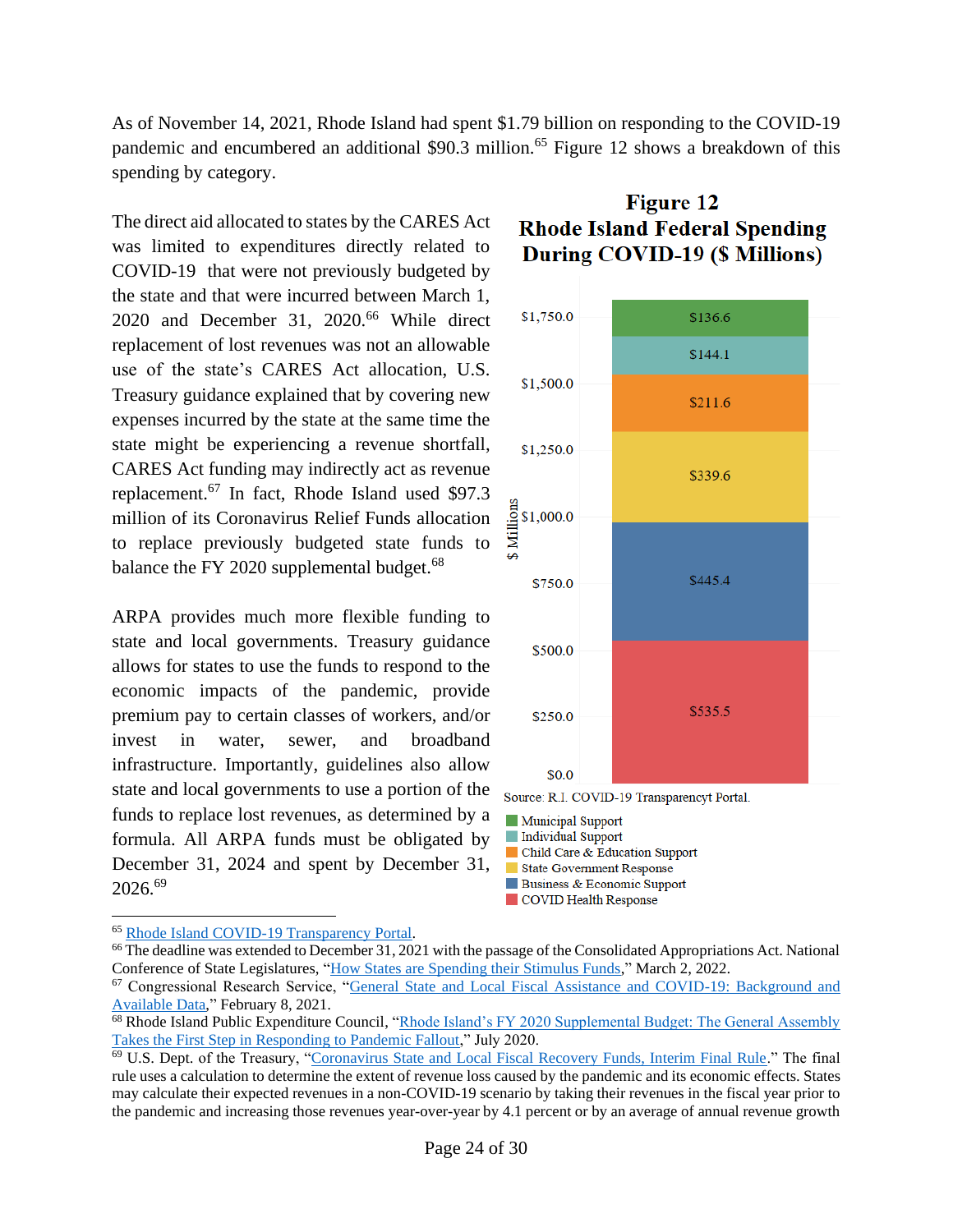After appropriating more than \$6 trillion to address the pandemic and its economic effects, Congress has turned to other parts of President Joe Biden's agenda that will have additional budgetary and economic consequences for Rhode Island. The first initiative to achieve passage was the Infrastructure Investment and Jobs Act, passed with bipartisan support and signed into law by the president on November 11, 2021. The legislation contains \$1.1 trillion in spending over five years for broad categories of infrastructure, including upgrades to roads, bridges, broadband, water and sewer, ports, and airports.<sup>70</sup> According to estimates from Rhode Island's congressional delegation, the state will receive more than \$2.5 billion from the package, including \$1.7 billion for highway and bridge upgrades.<sup>71</sup>

A second piece of federal legislation, focused on social spending and climate change, is pending in Congress. The details and price tag of the legislation have been in flux for many months, with no clear deadline for resolution. A version of the bill, totaling \$2.2 trillion, passed the House of Representatives on November 21, 2021, but continues to be debated in the Senate and likely will be subject to further revision.<sup>72</sup> Due to this uncertainty, it is unclear how much funding Rhode Island will realize from the legislation, should it pass and be signed into law.

over the prior three fiscal years, whichever is higher. On December 31 of each year between 2020-2023, the state may claim the difference between actual revenues and this counterfactual revenue projection as revenue loss and allocate SFRF funds accordingly.

 $70\,$ \$550 billion of the spending in the legislation is new, while the remainder goes toward the reauthorization of existing infrastructure programs. White House press release, ["Fact Sheet: Historic Bipartisan Infrastructure Deal,](https://www.whitehouse.gov/briefing-room/statements-releases/2021/07/28/fact-sheet-historic-bipartisan-infrastructure-deal/)" July 28, 2021.

<sup>&</sup>lt;sup>71</sup> "Reed: Historic Infrastructure Bill Will Help Create Jobs, Ease Congestion, Reduce Pollution, Strengthen Economy [and Better Connect People and Communities,](https://www.reed.senate.gov/news/releases/reed-historic-infrastructure-bill-will-help-create-jobs-ease-congestion-reduce-pollution-strengthen-economy-and-better-connect-people-and-communities)" November 6, 2021.

<sup>72</sup> U.S. House of Representatives Office of the Clerk, ["Roll Call: Bill Number H.R. 5376.](https://clerk.house.gov/Votes/2021385)"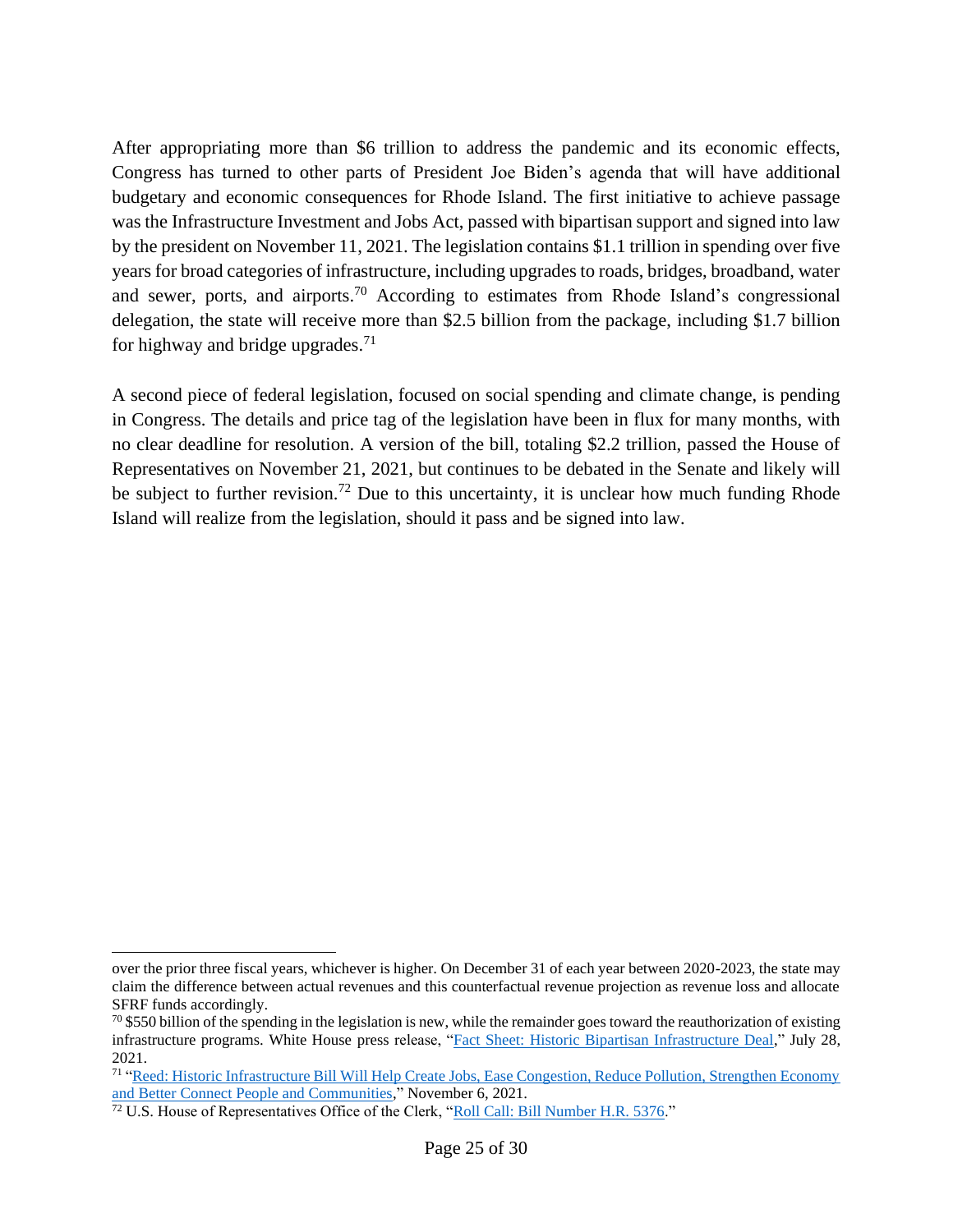## **VI. RIPEC Comments**

The governor's FY 2023 proposed budget is extraordinary in that it contains plans to spend \$1.24 billion in federal ARPA funds and \$618.4 million in state surplus funds. In his spending plan for ARPA funding, the governor is fairly consistent in proposing only one-time expenditures, and generally has recommended longer-term investments rather than short-term spending. However, there are some expenditures of one-time ARPA funds in the governor's budget that appear to require future spending commitments. For example, \$12.5 million was approved by the General Assembly for pay increases for 1,500 direct care workers providing services for youth under the care of the Department of Children, Youth and Families. Similarly, \$11.0 million has been approved for stabilization grants and performance bonuses for Early Intervention providers. Neither of these items are included in the governor's proposed FY 2023 budget despite that these expenditures would appear difficult to reverse going forward. Likewise, the governor's proposed expenditure of \$15.0 million to establish 11 municipal learning centers raises the question as to how such centers would be financed going forward, and the governor's proposal to spend \$21.5 million for operating subsidies for low-income housing units and services for people transitioning from homelessness to housing also appear to require a continuing funding source.

As with the state's ARPA allocation, the governor's FY 2023 budget proposes spending one-time surplus funds in large part on one-time items. Out of total surplus funds of \$618.4 million, the governor proposes spending \$473.0 million on one-time items, thereby using \$118.2 million to pay for state expenditures in the FY 2023 budget, after adjusting for certain one-time expenditures paid for with general revenues. While the use of this amount of one-time funds to balance the operating budget ordinarily would be problematic, state general revenues are running significantly above estimates in the current year and revenue estimates for FY 2023 likely are considerably understated. If revenue trends continue, the projected deficit of \$215.3 million for FY 2024 contained in the governor's proposed budget should be lower but remain significant.

The state's budget picture will continue to have the benefit of large allocations of federal funding for several years to come. In addition to direct funding to state and local governments under ARPA, billions more in federal pandemic relief funds have been allocated across a wide range of programs. In addition, the federal Infrastructure Investment and Jobs Act is estimated to provide more than \$2.5 billion to Rhode Island, including \$1.7 billion for highway and bridge upgrades. Moreover, additional federal legislation expanding funding for social programs and climate change measures remain on the agenda in Congress, although there is great uncertainty surrounding the timing and scope of these initiatives.

Based on this analysis, RIPEC offers to policymakers the following considerations, many of which have appeared in previous reports in this series on the fiscal impact of COVID-19:

**The state should avoid spending beyond available resources and minimize the structural deficit going forward.** While state revenues have been strong, state general revenue spending has been growing at a rate significantly greater than the historical rate of spending growth for Rhode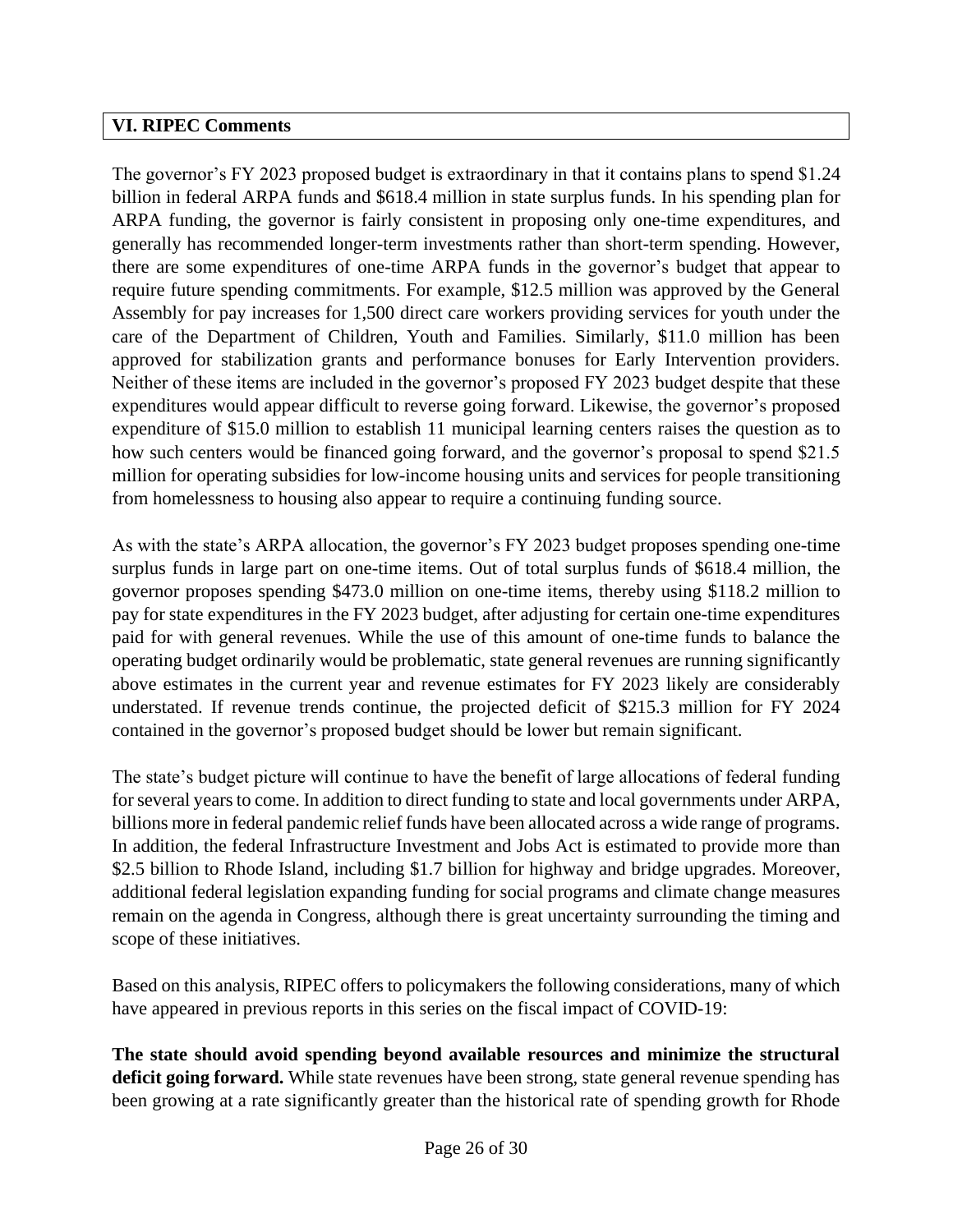Island. This growth trend is likely not sustainable in the long term, and it is important to constrain spending to align with available revenues and to minimize structural deficits going forward. While it seems likely that future deficits will be less than those projected in the governor's budget, the state continues to face deficits in future fiscal years despite strong revenue collections. Policymakers would be wise to use this opportunity of abundant resources to eliminate structural spending issues.

**The state should spend one-time federal funding on one-time items and prioritize those investments that produce long-term savings or have the potential to stimulate economic growth.** With some limited exceptions, the governor generally has proposed to use one-time ARPA funding on one-time items. The General Assembly likewise should resist the temptation to use ARPA funds for continuing expenditures. Besides limiting the use of one-time revenues for one-time expenditures, policymakers should favor the use of one-time funds for long-term investments rather than short-term expenditures and give priority to investments that can produce long-term savings or have the potential to stimulate economic growth.

**Policymakers should be more assertive in aligning extraordinary additional federal funding for K-12 education to improve student outcomes.** The federal government has allocated a total of \$646.3 million in pandemic relief funds to elementary and secondary education, with 90.0 percent distributed directly to the state's local education agencies and the remaining 10.0 percent reserved for the Rhode Island Department of Education (RIDE).<sup>73</sup> The federal government has placed relatively few requirements around this spending. While Rhode Island's school districts and other local education agencies have been required by the state to submit a subgrant application to RIDE to access their ARPA allocations, RIDE's authority in this regard is limited. Moreover, the applications and plans for spending by school districts have not yet been made public.<sup>74</sup> Given the urgent need to address student learning loss resulting from the pandemic and the very low student proficiency levels revealed by the most recent assessments, policymakers should be more assertive in placing requirements and oversight over these federal funds.

**Policymakers should resolve spending issues connected with Eleanor Slater Hospital.** ESH continues to represent the most troubling spending issue in the state budget, with sharp increases in state general revenues, relatively high patient costs, and continuing questions as to future spending. The transformation plan proposed by the governor includes an investment of \$108.2 million for a new 100-bed medical facility at the Zambarano campus. Before approving this investment, policymakers should assess whether the plan places ESH on a more fiscally responsible and sustainable path.

 $^{73}$  The FY 2022 enacted budget included total awards of these funds in the amount of \$539.8 million. Based on input from RIDE as to the expected need for funds by districts, the governor's FY 2023 budget recommends appropriating \$88.2 million of this funding in FY 2022 and \$183.3 million in FY 2023, leaving \$268.3 million available for use in FY 2024. R.I. OMB[, FY 2023 Budget Proposal, Executive Summary.](http://omb.ri.gov/documents/Prior%20Year%20Budgets/Operating%20Budget%202023/ExecutiveSummary/0_Complete%20FY%202023%20Executive%20Summary.pdf)

<sup>&</sup>lt;sup>74</sup> U.S. Dept. of Education, Rhode Island State Plan for the American Rescue Plan Elementary and Secondary School [Emergency Relief Fund,](https://oese.ed.gov/files/2021/07/Rhode-Island-ARP-ESSER-State-Plan-Final.pdf) April 21, 2021.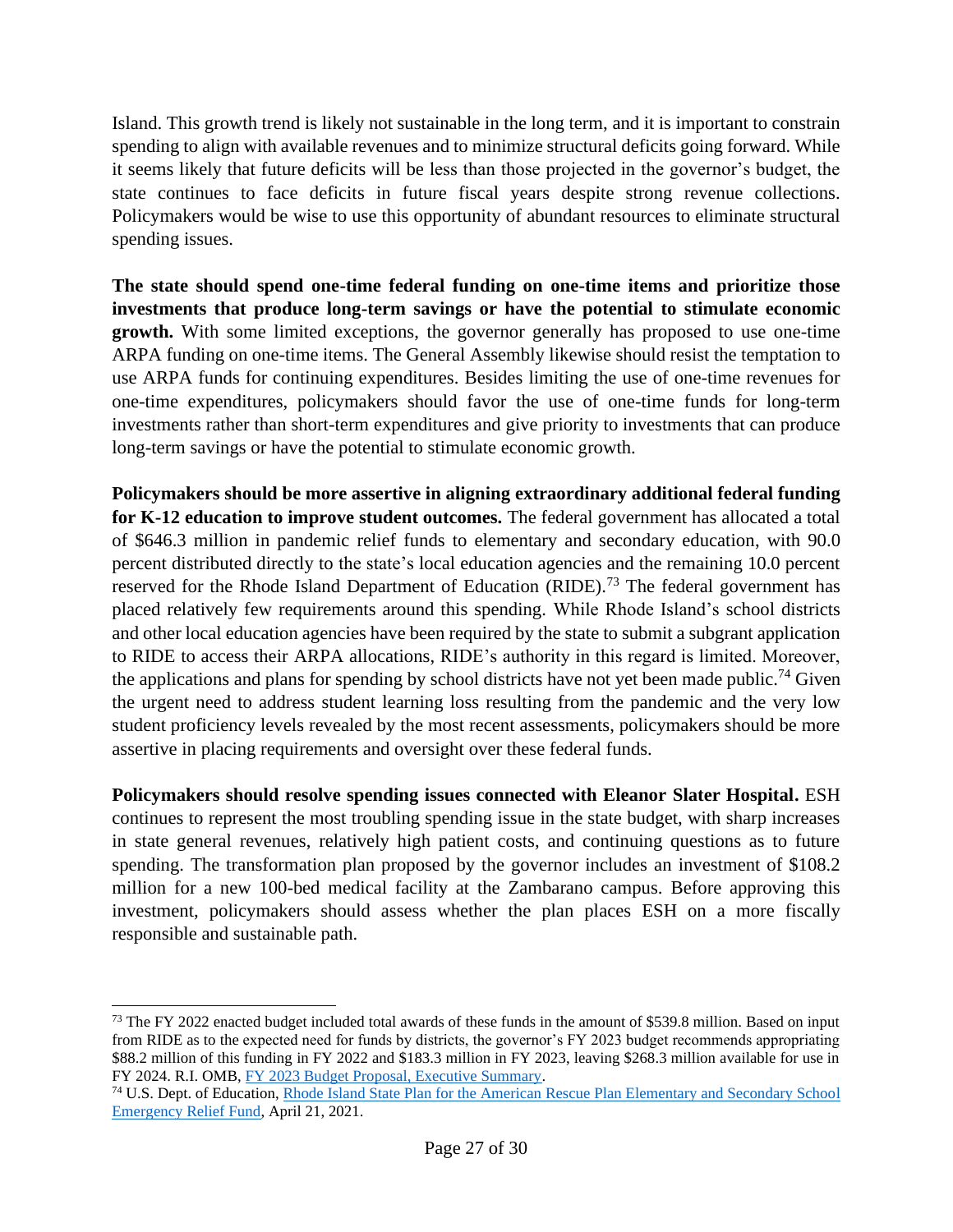**The state should consider increasing the rainy day fund and the Rhode Island Capital Plan Fund.** Rhode Island's rainy day fund is funded each fiscal year by an allocation of 3.0 percent of state general revenues, and is capped at 5.0 percent of general revenues, with any excess funds transferred each year to RICAP to be used solely for capital projects, in accordance with the Rhode Island Constitution. At 5.0 percent of revenues, Rhode Island's rainy day fund was lower than the median state rainy day fund of 8.0 percent, and the state was ranked 38<sup>th</sup> nationally in terms of the percentage of general fund expenditures in its rainy day fund at the end of 2019.<sup>75</sup> While Rhode Island's rainy day fund has served the state well during the pandemic, the disruption of state revenues connected with the pandemic was a transitory disruption with no permanent revenue losses. The current availability of one-time federal and surplus funds presents an excellent opportunity to increase the contribution to the rainy day fund over time from 3.0 percent to 5.0 percent of revenues and to increase the rainy day fund cap from 5.0 percent to 10.0 percent. If the current RICAP structure is retained, RICAP would increase from approximately 3.0 percent to 5.0 percent of revenues, providing much needed funding to respond to the state's large unmet capital needs.

#### **The state should seek to improve its business tax climate and resist efforts to increase taxes.**

Despite abundant state revenues and \$1.24 billion in federal ARPA funds, there remain efforts in the General Assembly to raise taxes, specifically to increase personal income taxes on high earners. Since the great majority of businesses, and nearly all small businesses, in Rhode Island are organized as pass-through entities that report their profits through the personal income tax, these proposals would impose a higher tax burden on businesses, and particularly on small businesses, at a time when they are still recovering from the pandemic's economic fallout. Policymakers instead should be seeking to improve Rhode Island's business tax climate, which was ranked 40<sup>th</sup> among states in a recent Tax Foundation study.<sup>76</sup>

<sup>75</sup> Rhode Island Public Expenditure Council, ["The COVID-19 Economic Crisis: Federal Assistance and Rhode](https://www.ripec.org/pdfs/2020_COVID-19_Economic_Crisis.pdf)  [Island's Budget,](https://www.ripec.org/pdfs/2020_COVID-19_Economic_Crisis.pdf)" April 2020.

<sup>&</sup>lt;sup>76</sup> Rhode Island Public Expenditure Council, "Rhode Island Ranks 40<sup>th</sup> in Tax Foundation 2022 Business Tax Climate [Index,](https://ripec.org/wp-content-uploads-2022-01-2022-business-tax-climate-index-policy-brief-pdf/)" January 2022.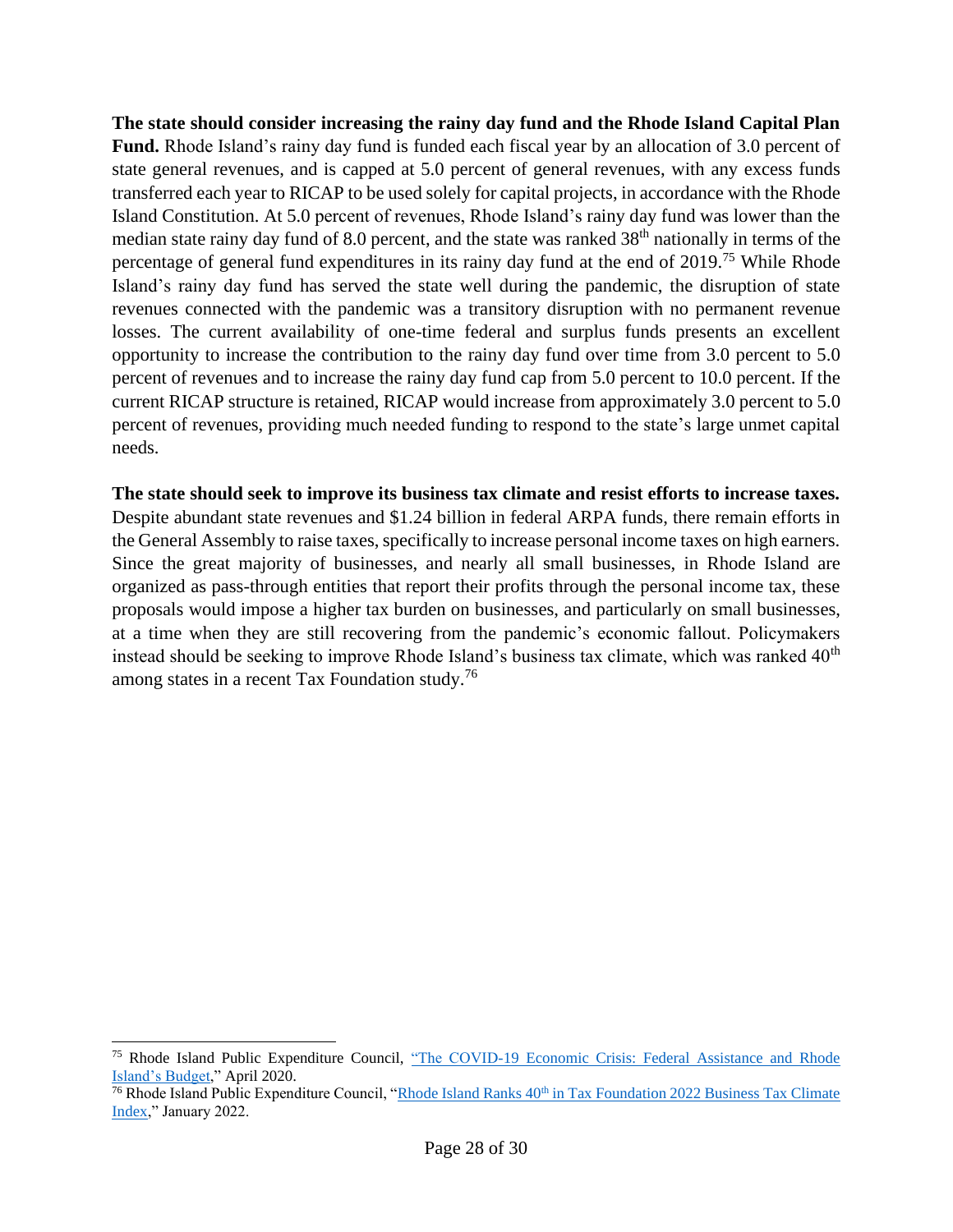**Appendix**

| Figure 13                                                             |
|-----------------------------------------------------------------------|
| <b>Governor's Recommended Spending of State Fiscal Recovery Funds</b> |
| (\$ Millions)                                                         |

| Category/Program                                     | <b>Total</b><br><b>Amount</b> | <b>Amount</b><br>Approved<br>in "Down<br>Payment"<br><b>Spending</b> |
|------------------------------------------------------|-------------------------------|----------------------------------------------------------------------|
| <b>Housing</b>                                       | \$250.0                       | \$29.0                                                               |
| Development of Affordable Housing                    | \$90.0                        | \$15.0                                                               |
| Down Payment Assistance                              | \$50.0                        |                                                                      |
| Acquisition                                          | \$25.0                        | \$12.0                                                               |
| Home Repair & Community Revitalization               | \$25.0                        |                                                                      |
| Homelessness Assistance                              | \$21.5                        | \$1.5                                                                |
| <b>Workforce Housing</b>                             | \$20.0                        |                                                                      |
| Predevelopment                                       | \$10.0                        |                                                                      |
| Homelessness Infrastructure                          | \$5.0                         |                                                                      |
| Housing Strategic Plan                               | \$2.0                         |                                                                      |
| <b>OHCD</b> Support and Capacity                     | \$1.5                         | \$0.5                                                                |
| <b>Economic and Workforce Development</b>            | \$211.8                       |                                                                      |
| <b>Blue Economy Investments</b>                      | \$70.0                        |                                                                      |
| Port of Galilee Rehabilitation                       | \$46.0                        |                                                                      |
| <b>Enhanced Real Jobs</b>                            | \$40.0                        |                                                                      |
| <b>Bioscience Investments</b>                        | \$30.0                        |                                                                      |
| Higher Ed Academies                                  | \$22.5                        |                                                                      |
| Wi-Fi and Tech at the ACI                            | \$3.3                         |                                                                      |
| <b>Aid to Small Business and Impacted Industries</b> | \$180.5                       | \$45.0                                                               |
| <b>Convention Center</b>                             | \$47.0                        |                                                                      |
| <b>Small Business Assistance Grants</b>              | \$45.0                        | \$32.0                                                               |
| <b>UI Trust Fund Contribution</b>                    | \$30.0                        |                                                                      |
| Assistance to Impacted Industries                    | \$28.5                        | \$13.0                                                               |
| <b>Small Business Access to Capital</b>              | \$20.0                        |                                                                      |
| Minority Business Accelerator                        | \$10.0                        |                                                                      |
| <b>Public Health</b>                                 | \$152.3                       |                                                                      |
| COVID-19 Response                                    | \$150.1                       |                                                                      |
| Medicaid Eligibility Extension/HSRI Auto-Enrollment  | \$1.7                         |                                                                      |
| Emergency Staffing at ESH/RI Veterans Home           | \$0.6\$                       |                                                                      |
| <b>Climate</b>                                       | \$132.0                       |                                                                      |
| Port of Davisville                                   | \$60.0                        |                                                                      |
| <b>OER Electric Heat Pumps</b>                       | \$37.0                        |                                                                      |
| South Quay Marine Terminal                           | \$35.0                        |                                                                      |